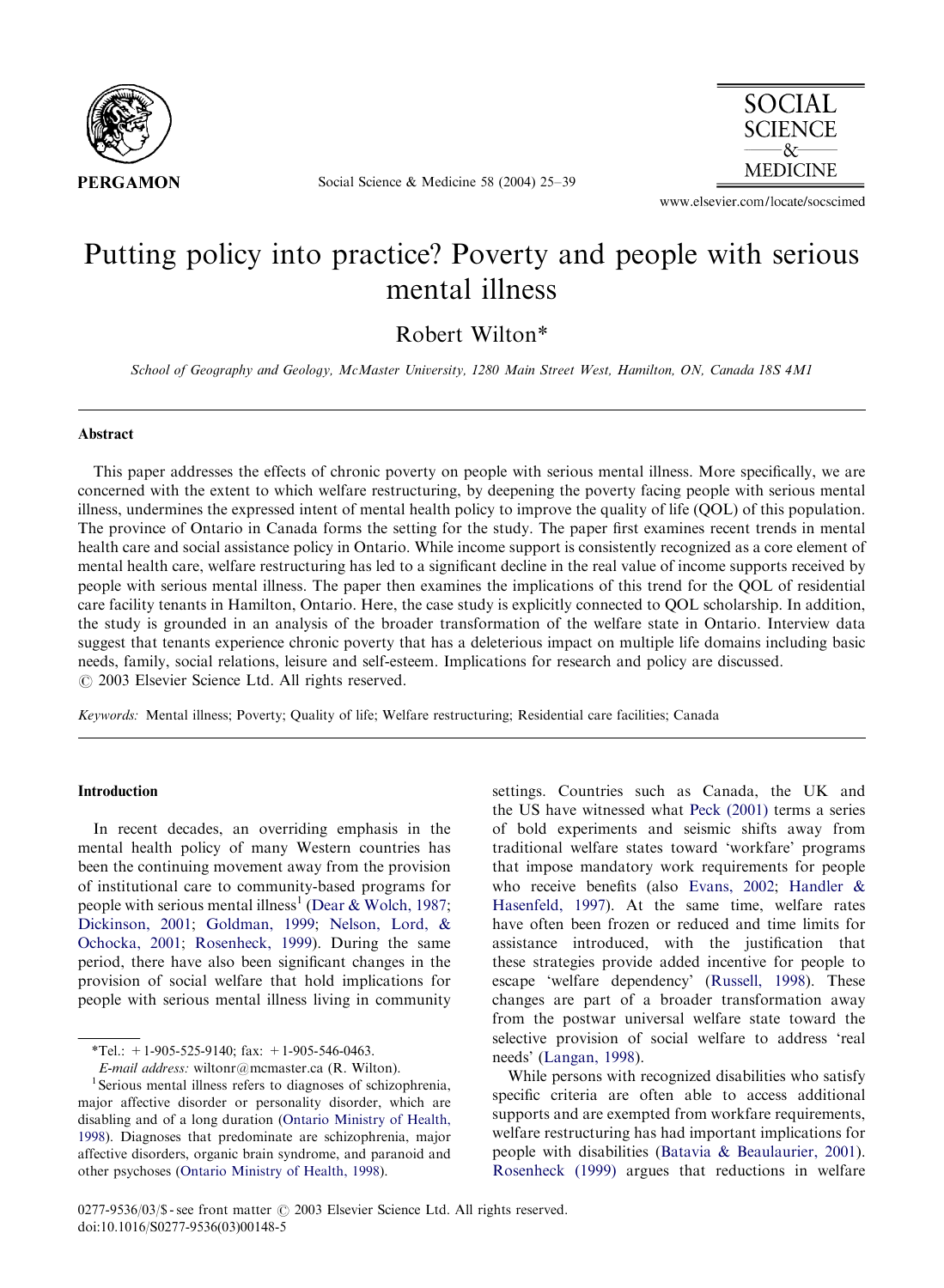programs have made 'community survival' increasingly difficult for people with serious mental illness in particular (also [Goldman, 1999;](#page-12-0) [Nelson et al., 2001\)](#page-13-0). More generally, relative and absolute declines in social assistance, more stringent application procedures, and a focus on individual responsibility and accountability contribute to growing precariousness in the daily lives of many disabled people. Within the context of ongoing changes, people with serious mental illness continue to face multiple challenges to full participation in social life ([Capponi, 1992;](#page-12-0) [Carne, 1998;](#page-12-0) [Wilson, 1996](#page-14-0)). In addition to the challenges posed by mental illness, people face structural barriers such as poverty, social stigma, a lack of affordable housing and limited employment opportunities [\(Boydell, Gladstone, Crawford, & Trainor,](#page-12-0) [1999;](#page-12-0) [Wahl, 1999](#page-14-0); [Ware and Goldfinger, 1997\)](#page-14-0).

The purpose of this paper is to examine the implications of these ongoing developments in mental health care and social assistance for people with serious mental illness living in community settings. More specifically, the paper is concerned with the extent to which welfare restructuring, by *deepening* the poverty facing people with serious mental illness, is undermining the expressed intent of mental health care policy to improve the quality of life (QOL) of this population.

After a review of the literatures on poverty and QOL for people with serious mental illness, the paper first examines recent trends in mental health and social (welfare) assistance policy in the province of Ontario with particular attention given to the issue of income support. The paper then compares and contrasts the expressed intent of recent policy with the lived experiences of people with serious mental illness using a qualitative study of residential care facilities tenants in Hamilton, Ontario. In so doing, the paper contributes to an understanding of the impact of poverty on the QOL of people with serious mental illness.

# Poverty

Poverty means having insufficient money, goods or means of support. The precise definition of the term varies between different contexts [\(Lott](#page-13-0) [& Bullock, 2001\)](#page-13-0). In Canada, poverty is determined by Statistics Canada's ''Low-Income Cut-Offs'' (LICO). LICOs vary depending upon family and settlement size, but in general terms, people are considered to poor if they spend more than 56.2% of gross income on food, clothing and shelter ([Chappell, 2000](#page-12-0)). However, official definitions say little about the manifold effects of poverty on people's daily lives. Poverty has profoundly negative implications for physical and mental health, self-esteem, education, political participation, diet, safety, housing, friendships and family life (e.g., [Advisory Committee on](#page-12-0) [Population Health, 1999;](#page-12-0) [Lott](#page-13-0) & [Bullock, 2001\)](#page-13-0).

As a population, people with mental illnesses are heavily concentrated among society's poor. In Canada, almost  $27\%$  of adults with mental illness were living in poverty in 1991, compared with  $12.6\%$  of non-disabled people, and the figure for people with serious mental illness is undoubtedly much higher ([Capponi, 1997;](#page-12-0) [Fawcett, 1996](#page-12-0)). While there has been considerable research on poverty and mental health, much of it concerns socioeconomic status as a causal factor in the development of mental ill health [\(Cohen, 2000a;](#page-12-0) [Saraceno](#page-13-0) [& Barbui, 1997](#page-13-0); [Shore, 1997\)](#page-13-0). Recent work has begun to examine the effects of poverty on community living and the mental health of consumers. Studies show that poverty effects people's ability to find decent housing in safe neighborhoods ([Carling & Curtis,](#page-12-0) [1997;](#page-12-0) [Newman, 1994\)](#page-13-0). There is some evidence to suggest that poverty negatively impacts opportunities to develop social networks ([Hannum et al., 1994\)](#page-12-0). [Nelson et al.](#page-13-0) [\(2001\)](#page-13-0) argue that a lack of material resources works against consumer empowerment, while [Kearns \(1990\)](#page-13-0) found consumer satisfaction with community life significantly correlated with income (also  $UK700$ [Group, 1999](#page-14-0)). Some scholars argue that economic marginalization faced by consumers is a form of social oppression ([Lord](#page-13-0) [& Dufort, 1996\)](#page-13-0), and others contend that material deprivation poses a greater challenge than mental illness [\(Lurigio & Lewis, 1989](#page-13-0)).

Existing studies also identify several avenues for further research. Cohen  $(1993)$  called for research that gives serious consideration to the social context to examine the different ways in which class/poverty and psychiatric illness intersect, a call echoed by [Draine,](#page-12-0) [Salzer, Culhane,](#page-12-0) [& Hadley \(2002\)](#page-12-0) and [Boydell et al.](#page-12-0) [\(1999\).](#page-12-0) Several studies argue for research on strategies people use to cope with poverty, and the impact of those strategies on their mental health ([Estroff, Zimmer,](#page-12-0) [Lachiotte, Benoit,](#page-12-0) [& Patrick, 1996;](#page-12-0) [Ware & Goldfinger,](#page-14-0) [1997;](#page-14-0) [Kelly, McKenna, Parahoo, & DuSoir, 2001\)](#page-13-0). Other scholars argue that a focus on material resources is needed to counter a continuing tendency to explain barriers to social participation in medical terms ([Thoits,](#page-13-0) [1995;](#page-13-0) [Cohen, 2000a;](#page-12-0) [Yanos, Rosenfield, & Horwitz,](#page-14-0) [2001\)](#page-14-0).

# Measuring QOL

QOL can be understood conceptually to encompass three broad dimensions: what an individual is capable of doing (functional status); access to resources and opportunities, and a sense of well-being [\(Lehman,](#page-13-0) [1999\)](#page-13-0). As these broad dimensions imply, QOL comprises both objective and a subjective elements ([Atkinson](#page-12-0)  $\&$ [Zibin, 1996](#page-12-0)). In addition, more specific topical areas or 'life domains' can be identified, including health, family, social relations, and living situation. In recent decades, a number of instruments have been designed specifically to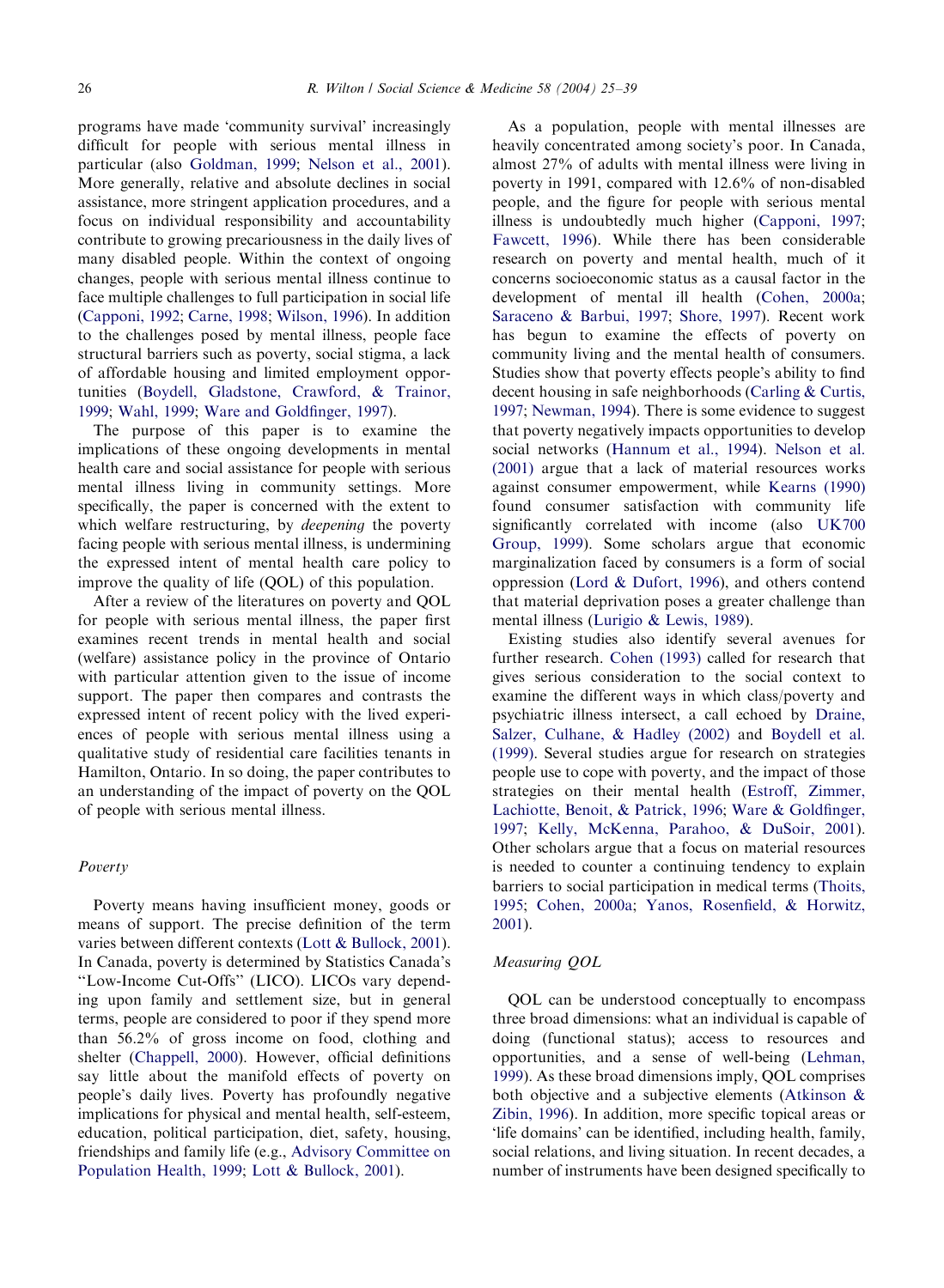measure the objective and/or subjective dimensions of QOL for people with serious mental illness (e.g., [Bigelow, Gareau,](#page-12-0) [& Young, 1990](#page-12-0); [Huxley](#page-12-0) [& Warner,](#page-12-0) [1992;](#page-12-0) [Lehman, 1983;](#page-13-0) [Oliver, 1992](#page-13-0)). In a review of twenty-eight instruments, the five most frequently utilized 'life domains' were: health, self esteem/wellbeing, community/productivity, social/love relationships, and leisure/creativity [\(Atkinson & Zibin, 1996\)](#page-12-0). Other domains, including family, living situation and finances appeared less frequently. As [Atkinson and](#page-12-0) [Zibin \(1996, p. 5](#page-12-0)) note, the infrequent use of these categories was unexpected: ''given the dependence of chronic populations on financial and material support from both families and the larger society." Of particular relevance for this paper is the fact that fewer than half of the instruments included items concerning finances.

The relative absence of income measures from existing QOL instruments hinders an understanding of the role of poverty in the daily lives of people living with serious mental illness.<sup>2</sup> It also signals a continuing disconnect between the research priorities of at least some mental health professionals, and priorities identified by mental health consumers themselves that include ''the effects of society, poverty and racial discrimination'' [\(Cohen,](#page-12-0) [2000b, p. 937](#page-12-0)). Without the inclusion of objective and subjective financial measures, it is difficult to understand the significance of the income people have, or their feelings about the adequacy of that income, for overall OOL.

This paper is concerned with an exploration of the ways in which poverty impacts multiple 'life domains' of people with serious mental illness in community settings. Existing studies link poverty to the difficulties people with serious mental illness experience when attempting to access decent housing, to build social networks, and more generally to diminished consumer empowerment and satisfaction with community life. Considering the range of 'life domains' typically identified in QOL instruments, it is not unreasonable to suggest that, in addition to a direct impact on objective and subjective finance measures, poverty may also influence many, if not most, of these domains including leisure activities, social relations, family, self-esteem, community, and living situation.

The intent of this paper is not to suggest that poverty is the *sole* cause of difficulties people with serious mental illness face in the community, but rather to argue that it is essential to further explore the interrelationships between poverty and QOL within the context of daily life. This exploration is important for both research and policy. In research terms, recent studies argue that efforts to improve OOL among people with serious mental illness need to recognize the complex interrelationships between a wide variety of demographic, clinical and social variables [\(Lam & Rosenheck, 2000;](#page-13-0) [UK700 Group, 1999\)](#page-14-0), but there remains a tendency to trivialize the social environment [\(Cohen, 2000a\)](#page-12-0). In policy terms, a better understanding of the links between poverty and QOL is urgent given the magnitude of ongoing changes to social welfare and mental health care in Canada and other contexts.

#### Research questions

From the preceding discussion, it is possible to identify two specific research questions. First, to what extent have recent developments in the policy and provision of mental health care and social assistance in Ontario recognized and addressed the poverty experienced by persons with serious mental illness living in community settings? Second, in what ways does poverty impact on multiple 'life domains' (e.g., basic needs, social relations, family, leisure activities, self-esteem) that contribute to the QOL experienced by people with serious mental illness?

# Mental health policy and welfare reform in Ontario

Ontario's mental health care and social assistance systems have witnessed substantial change in the past 15 years, driven in part by broader trends in the political economy of the province. For mental health care, key policy documents spanning the period 1988–2001 were examined for reference to the larger goals of mental health care system and for specific reference to income support as part of comprehensive response to the needs of people with serious mental illness. For social assistance, attention was focused on developments between 1995 and 2001 as this period saw the introduction of new 'workfare' and disability support programs.

# Mental health policy

Three key mental health policy documents have been issued in Ontario in the past 15 years by three different governments, each concerned with comprehensive reform in mental health care. In 1988, the Liberal government released Building Community Support for People. The document and the consultations that informed it are seen as marking a significant break in mental health policy [\(Everett, 2000\)](#page-12-0). [Nelson et al. \(2001,](#page-13-0) [p. 78\)](#page-13-0) argue that this was the first time consumers and their families: 'were given a voice in what they wanted in mental health policy in Ontario.' In the report, explicit commitment is made to a mental health system focused in the community, with emphasis placed on services such

<sup>&</sup>lt;sup>2</sup>In those instruments that do include financial status it frequently emerges as a significant indicator of QOL (e.g., [Lehman, 1983;](#page-13-0) [Oliver, 1992](#page-13-0); [Trauer, Duckmanton,](#page-13-0) [& Chiu,](#page-13-0) [1998\)](#page-13-0).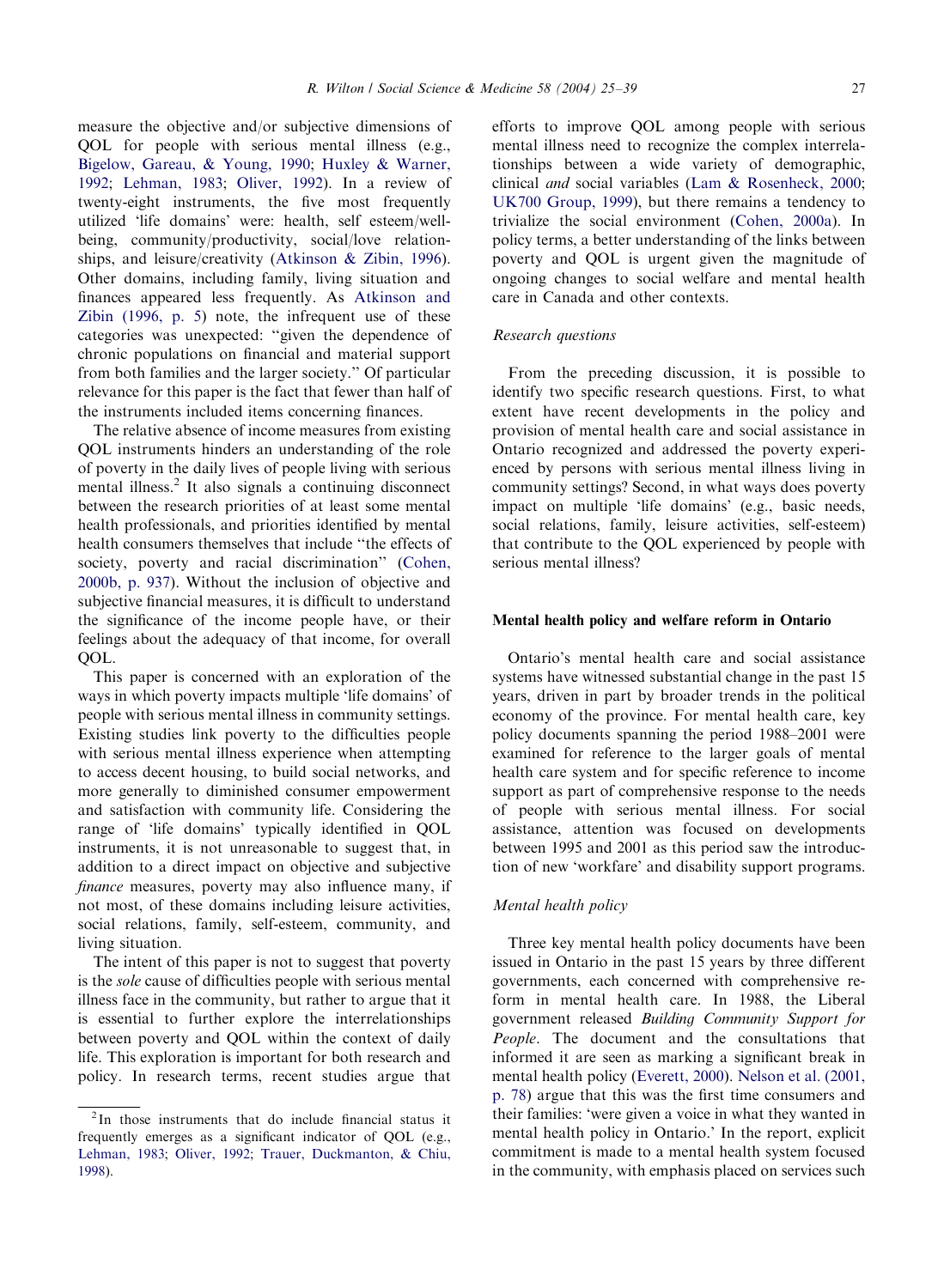as crisis and residential support, case management, selfhelp and family support, and social/vocational support.

For the purposes of this paper it is notable that attention is given to income as an essential component of the mental health system. Identifying goals for comprehensive mental health care, the report states that the province should: 'provide access to adequate incomes through work or social assistance' and 'enhance QOL as well as quality of care' ([Ontario Ministry of](#page-13-0) [Health, 1988, p. 6\)](#page-13-0). The report also draws explicitly on population health research (1988, p. 16). The population health perspective shifts attention from proximate risk factors affecting the health of individuals to an understanding of the health at the level of the population as it is influenced by the social, economic and physical environments ([Frank & Mustard, 1994](#page-12-0)). This conceptual link recognizes that mental health care requires the adequate provision of social supports.

In 1993, the left-leaning New Democratic Party (NDP) government released Putting People First, a 10 year plan for mental health reform. The report appeared in a period of fiscal crisis in the province, and is replete with references to the need to achieve reform within the constraints of existing government budgets ([Ontario](#page-13-0) [Ministry of Health, 1994, p. 2](#page-13-0)). Not surprisingly, while the 1988 document identified eleven key supports, only four (case management; crisis intervention; housing; consumer/survivor and family based supports) are listed in the 1993 document.

Notwithstanding the narrower focus of Putting People First, the report contains explicit recognition that poverty confronts many people with severe mental illness, stating that: 'most [people with severe mental illness] are poor, and they have difficulty getting the basics in life, such as shelter and jobs, as well as treatment and community support services' ([Ontario](#page-13-0) [Ministry of Health, 1993, p. 15](#page-13-0)). In a companion report, income support is listed as an essential function of the mental health system alongside emergency care, treatment, and case management [\(Ontario Ministry of](#page-13-0) [Health, 1994\)](#page-13-0). Insights from population health are again used to draw attention to the role of the social context (1993, p. 3).

In 1995, a neo-conservative 'Progressive Conservative' party won a landslide victory in Ontario, promising sweeping economic and social reforms in the province ([Peck, 2001\)](#page-13-0). In 1998, the ministry of health released Making It Happen, outlining key components of a reformed mental health system ([Ontario Ministry of](#page-13-0) [Health, 1998](#page-13-0)). Income supports and sources are identified as elements of a comprehensive continuum of services and supports (1998, p. 14). Elsewhere, the operational framework details three service functions to which people with serious mental illness should have access: 'treatment for primary symptoms, rehabilitation to cope with primary symptoms in daily living, and

support to sustain a good OOL and access to social and health care services' (1998, p. 9 emphasis added).

# Trends in social assistance

Recent years have seen substantial change in the funding and provision of social assistance in Canada. At the federal level, limits imposed on transfer payments to provinces through the Canada Assistance Plan (CAP) in the early 1990s, and the replacement of the CAP with the Canada Health and Social Transfer (CHST) in 1995 had far-reaching implications for social spending [\(Evans,](#page-12-0) [2002;](#page-12-0) [Peck, 2001](#page-13-0)). In Ontario, reductions in federal transfer dollars coupled witheconomic recession and growing debt in the early 1990s led the NDP government to attempt to control social spending. [Table 1](#page-4-0) shows the value of social assistance received by a single person living with a disability in Ontario for 1989–2001 in constant dollars. Income supports increased in real value from 1989 to 1992, peaked in 1993–1994 and declined slightly in 1995. This about-turn coincides with the period of financial crisis in the province.

Beginning in 1995, the Progressive Conservative government restructured the provincial welfare system drawing heavily on neoliberal rhetoric for its justification ([Peck, 2001, p. 236\)](#page-13-0). The government argued that it was essential to control welfare spending and to break the 'cycle of dependency' fostered by existing programs ([Ministry of Community and Social Services, 2000\)](#page-13-0). For disabled people, the government replaced existing programs with the 'Ontario Disability Support Program' (ODSP). Under ODSP, social assistance payments for disabled people were frozen so that by 2001 income supports for single disabled persons were worth  $11.5\%$ less than what they had been in 1991 [\(Table 1](#page-4-0)). $3$ 

Largely invisible in the discourse of restructuring have been people with serious mental illness who receive social assistance and reside in residential care facilities or domiciliary hostels. For these people, the majority of social assistance income is paid directly to a third party facility/hostel operators—for room and board. As tenants, individuals receive a portion of the ODSP income as a Personal Needs Allowance (PNA) to cover additional monthly expenses. The PNA is currently set at \$112.00 per month and has not been increased since 1992, meaning its real value fell by 16.5% between 1992 and 2002.<sup>4</sup>

<sup>&</sup>lt;sup>3</sup>The decline in real value is based on National Council of Welfare figures. The actual value of social assistance for a single disabled person remained constant at \$930.00 per month for 1995–2002. As a percentage of the poverty line, social assistance for single disabled persons fell from 76% in 1992–1994 to 62% in 2001. 4This figure is based on calculations using Statistics Canada's

Consumer Price Index (CPI). The CPI for March 2002 was 119.5 where the 1992 CPI value is set at 100.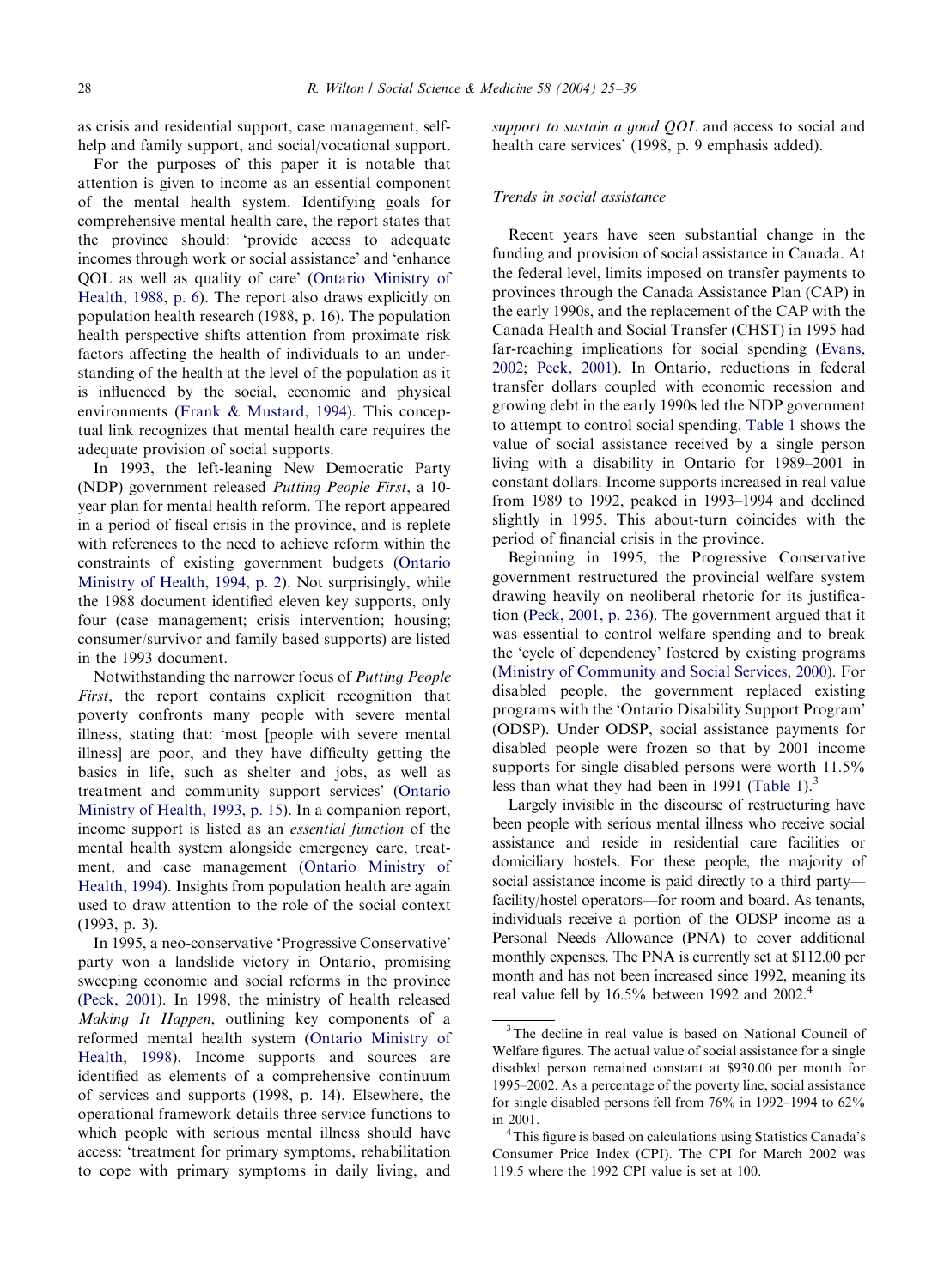<span id="page-4-0"></span>Table 1

Annual social assistance benefits in Ontario for single person with a disability in constant (2001) dollars

| 1989 | \$11,880 |
|------|----------|
| 1990 | \$12,677 |
| 1991 | \$12,954 |
| 1992 | \$13,167 |
| 1993 | \$13,087 |
| 1994 | \$13,094 |
| 1995 | \$12,819 |
| 1996 | \$12,613 |
| 1997 | \$12,418 |
| 1998 | \$12,303 |
| 1999 | \$12,085 |
| 2000 | \$11,764 |
| 2001 | \$11,466 |
|      |          |

Source: [National Council of Welfare \(2002\).](#page-13-0)

In restructuring social assistance for disabled persons, the government emphasized the role of informal supports. Thus, ODSP is designed to: 'recognize that government, communities, families and individuals share responsibility for providing [income and employment] supports' [\(Ministry of Community and Social](#page-13-0) [Services, 1998](#page-13-0)). In program terms, ODSP permits individuals to receive up to \$4,000 in gifts annually to supplement their income without penalty, as well as more flexibility for people to keep money from trust funds and inheritances, and an increase in the ceiling for liquid assets. These changes may be seen as an attempt to improve the financial status of people living with disabilities who receive social assistance. Indeed, groups such as the Mental Health Rights Coalition (1997) saw these changes as some of the more agreeable elements of the new program. Yet the decline in the real value of social assistance over the past decade suggests that the government intends material support in the form of gifts and personal assets to substitute for, rather than supplement, formal income support.

#### Summary

Income supports continue to be recognized, on paper at least, as a vital part of an effective mental health system. Furthermore, emphasis on income is consistently linked to a conceptualization of mental health as a product of individual functioning and social environment. Despite this recognition, welfare restructuring in Ontario means that the real value of social assistance for people with serious mental illness is less now than at the time when the first of these policy documents was issued. Moreover, residential care facilities tenants have seen an even larger drop in the real value of their income. This

decline has been accompanied by greater emphasis on the responsibility of individuals and their supporters to provide the necessary material support. The remainder of the paper examines the implications of these trends for the QOL of people with serious mental illness using a case study of residential care facility tenants in Hamilton, Ontario.

# Method

#### Case study research

Case studies allow researchers to explore the interplay of multiple factors in a given context ([Orum, Feagin,](#page-13-0) & [Sjoberg, 1991\)](#page-13-0). While it can be difficult to generalize from case studies, those grounded in theory ([Burawoy,](#page-12-0) [1991\)](#page-12-0) and representative of other cases ([Walton, 1992](#page-14-0)) can offer broader insight. In this paper, the case study is explicitly connected to QOL scholarship. In addition, the study is grounded in an analysis of the broader transformation of the welfare state in Ontario. Experiences of facility tenants in Hamilton, while shaped by context-specific factors, also share much in common with tenants of facilities and boarding homes in other Canadian cities and other countries [\(Capponi, 1992;](#page-12-0) [Boydell et al., 1999\)](#page-12-0).

# Setting

The setting for this study is Hamilton, Ontario, a city of approximately 500,000. In Hamilton, Residential Care Facilities (RCFs) provide accommodation for more than 700 people with serious mental illness (Hamilton District Health Council,  $2001$ ).<sup>5</sup> Facilities are privately owned and have been an important source of accommodation since the 1970s. Operators are paid by municipal and provincial governments to provide food, shelter and basic care/rehabilitation.

The research was conducted in collaboration with the Coalition of Residential Care Facility Tenants in Hamilton, a group of current and former tenants. Facility tenants and former tenants formed the coalition in 1996 to advocate for the rights of tenants and the improvement of facility standards. In 1999, the coalition conducted an informal survey of tenants to identify issues of concern. Income emerged as a primary problem. As a supporter of the coalition and university researcher, the author was asked to conduct an exploratory study on income and basic needs among tenants.

 $5$ Until recently, these facilities were known as 'second level lodging homes'.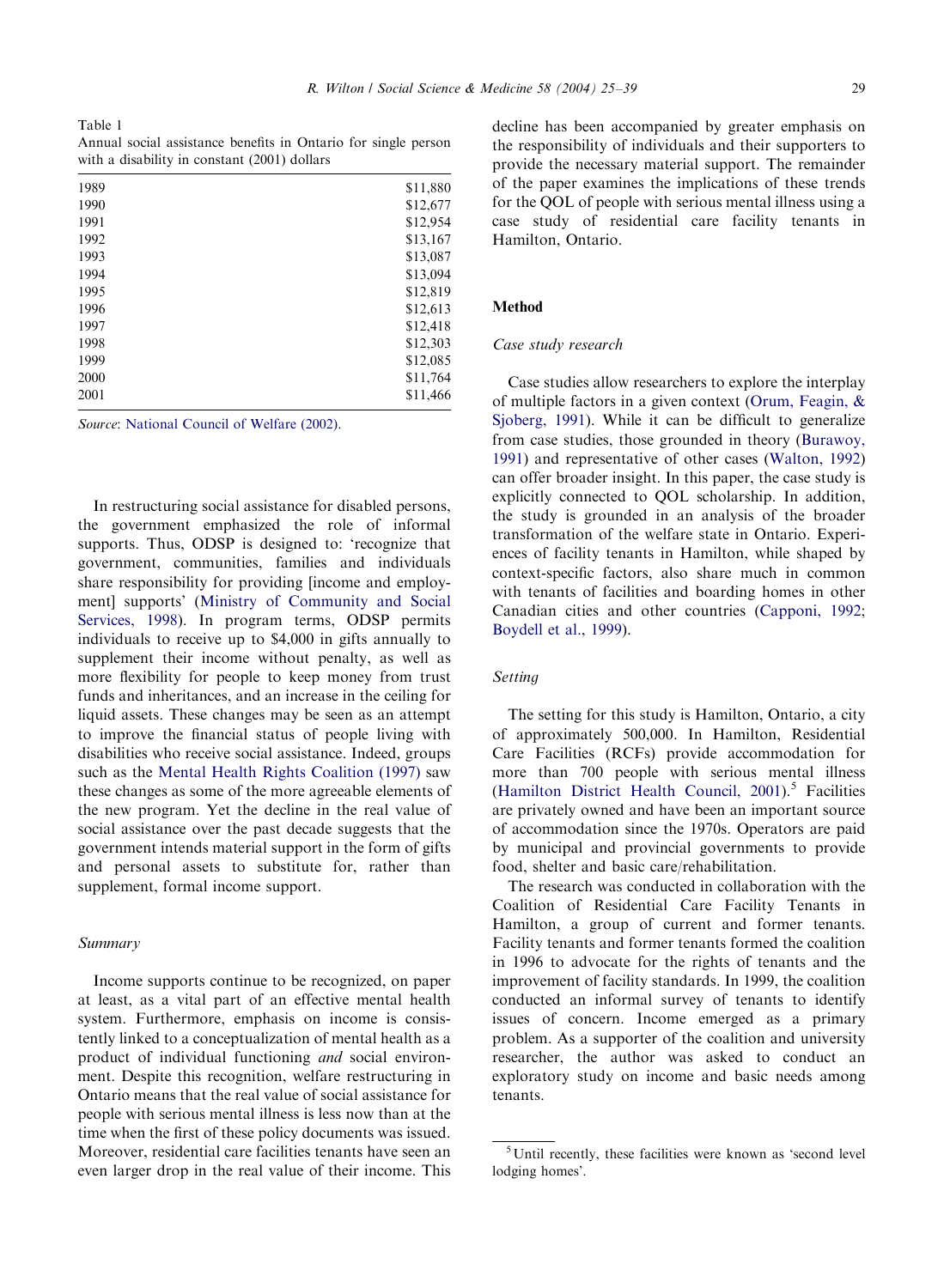# Interview procedure

Initial contact with potential participants was made in one of two ways. First, members of the tenants' group were encouraged to identify tenants who might be interested in participating. Second, a housing advocate who is a facilitator for the tenants' group was able to identify potential participants. Subsequently, snowball sampling was used to identify other potential participants. This approach to identifying participants means that the sample population cannot be said to be representative of the larger facility tenant population. One issue of note is the fact that participants were likely more asymptomatic and higher functioning than the larger tenant population. As a result, they may be more likely to have encountered the constraints of poverty in their efforts to participate in leisure activities and social relationships (see [Corrigan](#page-12-0) [& Buican, 1995](#page-12-0)). Individuals who expressed interest in participating then met with the author, who conducted all interviews and the focus group. All but one of the potential participants had no contact with the author prior to being approached for the study. In accordance with university ethical guidelines, the author explained (orally and in writing) that participation was voluntary, and that the research process was confidential. All of the people approached agreed to participate. Although the location for interviews was flexible, most were conducted at participants' residences. In two instances, interviews were conducted at coffee shops. With the permission of participants, interviews were tape-recorded. The focus group was conducted after the one-on-one interviews had occurred. The author had not planned initially to conduct a focus group, but when seven tenants from a home expressed interest in participating the opportunity presented itself. The focus group took place in the facility dining room and provided an opportunity to validate findings from one-on-one interviews [\(Hoggart, Lees, & Davies, 2002\)](#page-12-0).

# **Participants**

Twenty-two people participated in the study.<sup>6</sup> All participants had been diagnosed as having a serious mental illness, most commonly schizophrenia. Fourteen participants were male and eight female, while twenty were white, one black and one aboriginal. They ranged in age from 23 to 57, with an average age of approximately 38 years. All participants were single, separated or divorced. Several had adult children. All

received the PNA. Twelve participants were born in Hamilton, and had spent much of their lives here. Several others had grown up elsewhere in Southern Ontario while two came from outside the province. Length of time in current residence ranged from a few months to more than 11 years, and there was considerable variation in people's living situation prior to their current residence. Some people had been in another facility, and had left either voluntarily or involuntarily. One person had lived at home, while another had lived in an apartment. Two people had been incarcerated, two others had been on the streets, and one had been hospitalized. Most participants had lived in at least two facilities and some as many as ten. Almost all share bedrooms with other people.

# Data collection

Interest in the complex links between poverty and dimensions of QOL made a qualitative approach apposite for this study. Qualitative methods facilitate the elucidation of subjective meanings attached to social circumstances ([Patton, 1990](#page-13-0)). Semi-structured interviews using open-ended questions allow for responses that are unexpected, and may describe people's views and feelings more closely than fixed response categories ([Fowler, 1993](#page-12-0)). Second, through in-depth consideration of individuals' experiences, qualitative methods allow for an examination of ways in which multiple factors intersect in and shape particular social contexts [\(Hog](#page-12-0)[gart et al., 2002\)](#page-12-0). Finally, qualitative methods shed light on the agency of even the most marginalized people as they respond to opportunities and challenges in daily life ([Boydell et al., 1999\)](#page-12-0).

The interview guide for the study was produced through a collaborative process involving the tenants' committee. At two committee meetings with the author present, members discussed issues of importance connected to income and poverty while the author took notes. The input of coalition members was a valuable characteristic of the study, particularly as there has been little effort to identify mental health consumers' research priorities [\(Cohen, 2000b\)](#page-12-0). In discussions, members focused on the link between income and basic needs, but also cited issues such as constraints on daily activities and boredom. Their emphasis mirrors research that identified basic needs as a significant predictor of  $QOL$  among people with serious mental illness  $(UK700)$  $(UK700)$  $(UK700)$ [Group, 1999\)](#page-14-0). Alongside the committee's input, the author drew on the literature to formulate questions on other QOL domains. Ultimately, the interview guide included items to elicit factual information and subjective opinions on: income, basic needs, living situation, social relationships, family, leisure activities, self-esteem and demographic information.

<sup>&</sup>lt;sup>6</sup>The number of participants was based partly on data saturation in the sense that over the course of the fifteen oneon-one interviews and the focus group, strong similarities emerged in the issues and experiences mentioned by participants. However, the number was also determined in part by funding constraints for the study.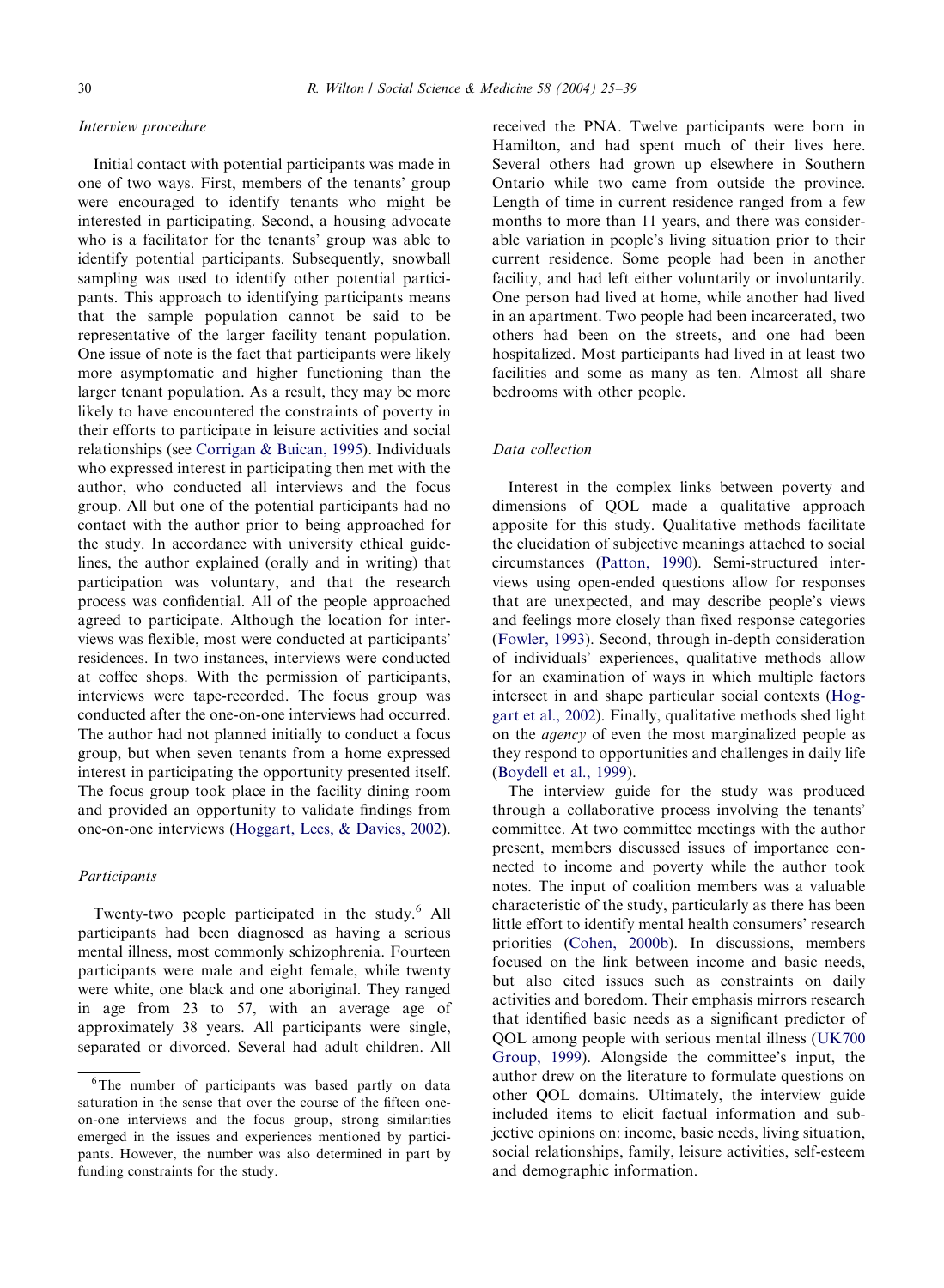# R. Wilton *I* Social Science & Medicine 58 (2004) 25–39 31

# Analysis

Tapes from the interviews and focus group were transcribed in full. Interviews were initially read repeatedly, and were then entered into the qualitative analysis software, NUD-IST. In the analysis, the broad themes developed for the interview guide were used as the major categories for the organization of data. More detailed coding and analysis within each of these categories was then pursued with a primary focus on the implications of poverty in the daily lives of participants. This approach to analysis is akin to the 'selective coding' approach outlined by [Strauss and](#page-13-0) [Corbin \(1990\),](#page-13-0) in which a combination of inductive and deductive thinking is used to identify conceptual patterns and relationships in the data. The approach allowed for some unexpected themes to emerge from the study. For example, in the course of analysis participants' concerns about their inability to purchase Christmas gifts emerged as an important issue in connection with family relationships and reciprocity. In the next section, results of the analysis are presented. Sources of income and participants' ability to meet basic needs are discussed first. Subsequently, attention is focused on poverty's impact on family, social relationships, daily activities, and self-esteem as 'life domains' that contribute to QOL.

# **Results**

#### Meeting basic needs

Participants were asked initially to identify all sources of income. All reported that the PNA was their primary source of income, while seventeen said it was currently their only source of income. People also listed annual tax credits as vital sources of income, as well as Canadian Mental Health Association clothing vouchers redeemable at goodwill stores. Five men had some casual or part-time employment. Researchindicates that paid work provides opportunity for meaningful activity, and carries positive implications for self-esteem and social identity [\(Kelly et al., 2001\)](#page-13-0), but it also has material significance. For example, Daren is in his early fifties and has a diagnosis of schizophrenia. He spent considerable time on the streets and in local shelters before moving into a lodging home about a year before the interview.<sup>7</sup> Daren's PNA income is paid to the facility operator who deducts money for cigarettes and other expenses leaving him only eight dollars a week. He works shoveling neighbor's snow in the winter and does occasional manual labor for his uncle. While he enjoys being active, the work also provides vital extra income.

Among participants who were not working, some felt they would be unable to hold down a regular job because of mental illness and/or medication. Others expressed interest in working but were concerned, and sometimes confused, about rules governing employment earnings while on social assistance (also [Turton, 2001](#page-14-0)).<sup>8</sup> None of the women participants had paid employment, a finding consistent with [Lehman, Rachuba, and](#page-13-0) [Postrado \(1995\)](#page-13-0) who suggest that male board-and-care residents tended to be better off materially than women in part because of differential access to temporary and casual work.

Twelve participants said they occasionally received financial assistance and/or gifts from families or that they could borrow money from family members if necessary, but most indicated they did not like to ask. Five people were not in touch with family while five others indicated that they try not to ask family for money. These responses are significant in light of the changes introduced under the ODSP program to allow for additional family support and personal assets for people on social assistance. For a significant number of participants in this study, the ability to receive more support from family members makes little difference because families are unable to help, individuals are reluctant to ask, or people are no longer in contact with family members.

Asked about monthly expenses, participants indicated that most of their income was spent on basic needs such as clothes, shoes, toiletry supplies, haircuts, as well as cigarettes, food, newspapers, transportation, and leisure (going for coffee/tea, cinema, video rental, etc). Twentyone participants said they were unable to meet basic monthly needs. Asked to identify specific items they could not afford, people most often identified more clothing and toiletry supplies, better shoes, as well as books, magazines, bedding and items such as winter coats or CD players.

For example, Laura is forty-three and has a diagnosis of paranoid schizophrenia. She has lived in her current facility for 3 years and the PNA is her only income. She receives no material support from family members. Most of Laura's monthly income is spent on toiletries, food, clothing and shoes, and occasional trips to a nearby coffee shop. She buys clothes at thrift stores or discount retailers, and tries to save money to buy shoes that will last longer. Laura said she would like more clothes and cosmetics. She feels frustrated about not being able to afford these items, but:

 $7$ Participants' names have been changed to ensure confidentiality.

<sup>8</sup>ODSP regulations allow people to make \$160 per month without incurring penalties. One participant thought, incorrectly, that he would have to work full time to earn this amount.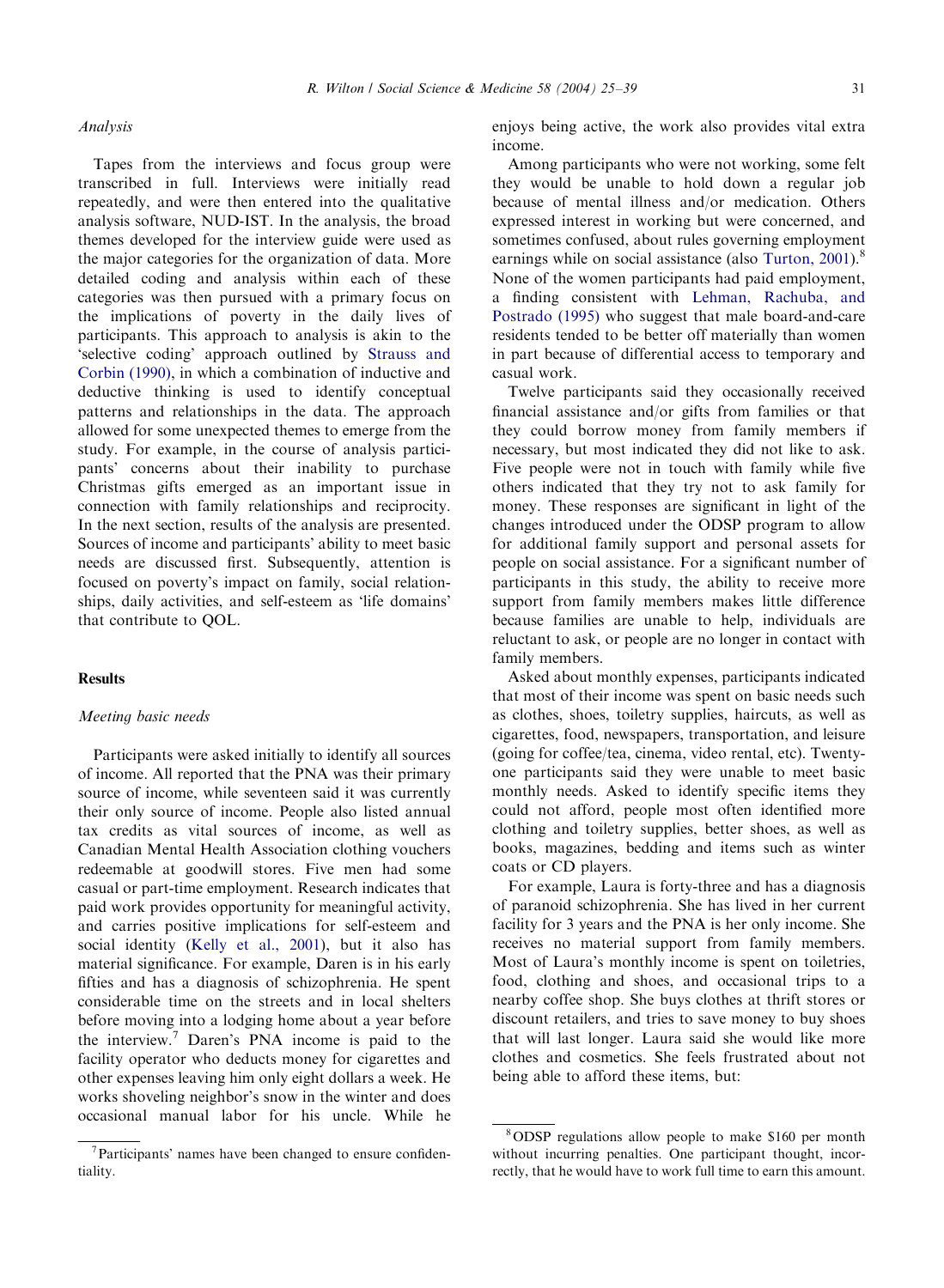I guess you just have to accept it and go on. You budget out your money at the beginning of the month and figure out how much you can spend every day, and when I see something that I'd like, well, you know that you just can't have it. I buy cheaper things with the clothing. I limit myself to a couple of coffees per week. I don't go to [the cinema] or anything like that and I watch a lot of television (Laura)

Despite efforts to budget, Laura frequently runs out of money two or three weeks into the month. Other participants identified similar problems. The following statement from Louise is significant for the connection made between poverty and satisfaction with immediate living conditions, a factor in overall QOL. Asked about unmet needs, she replied:

Clothes and umm (.) and different things for my room like maybe a bedspread, some new sheets and things for the walls to brighten (.) because our room is very dull. we don't have much light in there.<sup>9</sup>

Several participants cited food as an immediate need, expressing concern about the quantity and quality of facility meals, as well as the high cost of supplementing these meals with other food items. Their concerns are supported by research that found over half of the city's lodging homes were providing tenants with meals that had little nutritional value ([Davy, 1992\)](#page-12-0).

Meeting basic needs is particularly difficult for people who smoke. Cigarettes consume between one third and one half of some participants' income. The incidence of smoking among people with serious mental illness is significantly higher than the general population, but it is not clear why this is the case [\(Leonard et al., 2001\)](#page-13-0). Smoking may function as a form of self-medication, particularly for people with schizophrenia ([Lawn, Pols,](#page-13-0) & [Barber, 2002](#page-13-0)). At the same time, smoking is a stigmatized activity, doubly so for people on social assistance, and several participants expressed concern that others would view their financial predicament less favorably because they smoked.

Asked how they made do with limited resources, participants identified a range of short-term strategies. Strategies most often mentioned included careful budgeting (14 persons), shopping only at thrift store and discount outlets (11), bargain hunting (8), borrowing money (typically from facility managers) (7), doing without (5), and putting money aside for essential items (5). Less frequently used strategies included selling the monthly bus pass tenants receive from the municipality (3), pawning personal items (2), panhandling (2) and shoplifting (1). Despite using these strategies, most participants (20) said their income was typically

exhausted before the end of the month.<sup>10</sup> Moreover, some strategies come at a cost. Borrowing money traps people in a cycle of debt while selling the bus pass greatly restricts geographic mobility. In addition to these short-term strategies, participants (12) talked about saving money as a way to improve their financial security, but only two people had savings at the time of the interview.

### Family relations

Positive relationships with family members constitute an important influence on mental health and well-being for the population as a whole [\(Kawachi & Berkman,](#page-12-0) [2001\)](#page-12-0). Moreover, studies indicate that supportive interactions with family members contribute to overall OOL for people with mental illness more specifically [\(Corri](#page-12-0)[gan](#page-12-0) [& Buican, 1995;](#page-12-0) [Hannum et al., 1994;](#page-12-0) [Nelson,](#page-13-0) [Wiltshire, Hall, Peirson, & Walsh-Bowers, 1995\)](#page-13-0). In the general population, support from friends and family is correlated with income [\(Advisory Committee on Popu](#page-12-0)[lation Health, 1999\)](#page-12-0). For people with serious mental illness, the current study suggests that poverty impacts on people's ability to develop and sustain relationships with family members in several ways.

Contact with family members is hindered directly by material shortage. Opportunities to communicate with or visit family members were constrained by lack of income. Two people spoke about the cost of longdistance phone cards needed to speak with parents and family members who did not live nearby. Other people talked about the costs of public transportation. Louise is in her early fifties and has a diagnosis of schizophrenia. She had lived at her current residence for 5 years, and had lived in the city for more than two decades, first by herself and then in a number of residential facilities. Louise is originally from a neighboring town, where her mother still resides. In the interview she talked about the importance of visiting her mother.

I try to go to visit my mother once a month and she can't always pick me up because the car is giving her problems, and she's getting older and she won't be able to drive. You know, she's seventy-five now and she won't be driving for much longer. [Author: how do you get there?] By bus, it's three-oh-five [\$3.05] but one way or another I try and get there. I put money aside and try to see her because she lives alone. My father died.

This statement is significant for the link between Louise's limited income and her capacity to visit an aging parent, but it is also important to recognize the reciprocal nature of the relationship [\(Nelson et al.,](#page-13-0)

<sup>&</sup>lt;sup>9</sup>A dot in parentheses is used to indicate a slight pause in participants' statements.

<sup>10</sup>Most participants indicated that their income lasted between two and three weeks.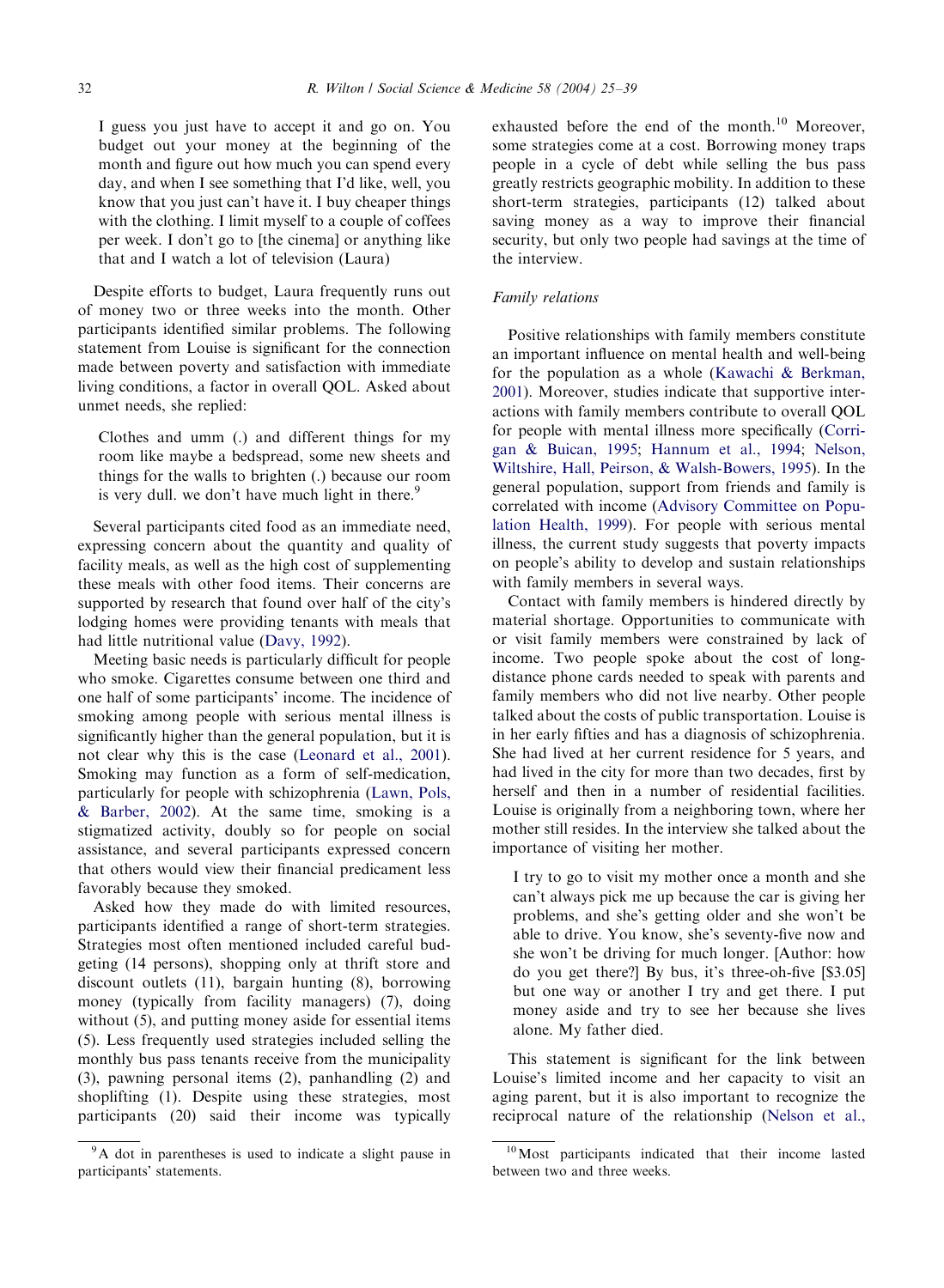[1995\)](#page-13-0). The monthly trips allow Louise to perform the role of caregiver, something that may be important for her self-esteem.

The theme of reciprocity also appeared in connection with the holiday season. Given the timing of the interviews (early to mid-January), the holiday season was identified by many people in connection with their families, and elicited considerable discussion in the focus group. Some participants spoke about their inability to afford gifts. Gerald lamented:

I can't even buy my grandchildren things for Christmas or anything like that. You just send them a lousy card. You feel torn apart.

Others noted the costs incurred in their efforts to purchase gifts for family members. Pete, a participant in the focus group in his mid-thirties, had pawned his guitar so that he could buy gifts for his parents. For participants, gift giving may contribute to a sense that they are active members of a family network, rather than passive recipients of others' good will. In conceptual terms, these sentiments raise questions about the material dimension of social network transactions. In existing work, networks facilitate four kinds of supportive transactions: emotional, social, tangible and problem solving [\(Nelson, Hall, Squire,](#page-13-0) & [Walsh-Bowers, 1992\)](#page-13-0), but it is not clear how material relations intersect with these transactions.

Participants' experiences may shed further light on this issue. Alongside the direct constraints of material shortage, poverty led at least six participants to avoid interactions with family members. In her early thirties, Maggie has a diagnosis of borderline personality disorder. Originally from a small town some distance from Hamilton, Maggie had moved to the city and into her current residence eight months before the interview, following hospitalization. Although most of her family is not local, Maggie has two sisters in the city. Asked about contact with her siblings, Maggie expressed frustration:

I like to go for coffees with my friends, but I don't have the money for it. You know, I can't even go visit my sisters because I can't go out with them. I can't ask them to pay for my coffees or whatever because I don't want to feel like a bum all the time (Maggie)

Experiences like this raise concerns about the provision of informal support. Studies consistently emphasize the importance of family support for the QOL of people with serious mental illness. The same emphasis is found in the policy documents reviewed above.<sup>11</sup> At the same

time, people with serious mental illness tend to have smaller than average social networks, and rely more heavily on family members for support [\(Caron, Tem](#page-12-0)[pier, Mercier,](#page-12-0) [& Leouffre, 1998](#page-12-0); [Hannum et al., 1994\)](#page-12-0). While the smaller networks may be partly a product of reduced interpersonal functioning [\(Lehman et al., 1995\)](#page-13-0), participants' experiences indicate that poverty also works against an ability to sustain close ties with family, limiting communication and affecting people's willingness to engage in social activities.

Changes introduced under ODSP may further strain family ties. Greater flexibility for material support from family is identified as a key innovation of the new program. However, many participants feel that they should not depend, or already rely too heavily, on their families. These concerns lead some people to decline opportunities for contact with parents, siblings and children. Continued emphasis on the role of family to provide material support in lieu of an adjustment in the PNA may act as an added stressor, further limiting people's willingness and/or ability to draw on informal support. In turn, this may impact people's overall QOL.

# Friendships and intimate relations

Alongside family, friends and confidants are also important in the daily lives of people with serious mental illness ([Hannum et al., 1994](#page-12-0)). Both the number of relationships people have, and their subjective satisfaction with those relationships have significance for QOL ([Corrigan](#page-12-0) [& Buican, 1995](#page-12-0); [Trauer et al., 1998\)](#page-13-0). Participants in this study most often identified other tenants as friends, a finding consistent with [Aubry and](#page-12-0) [Myner \(1996\).](#page-12-0) These are the people with whom they spend the most time, and with whom they share cigarettes and food. For some, the importance of these friendships is paramount. In his mid-thirties, Mark had lived in his facility for several years. He commented:

Everybody in here (.) it's like the longer you stay here, the people here just kind of become your family. It's hard to explain. Everybody tries to get along...

This sense of connection was not true for everyone, and depended in part on the makeup of the facility population as well as length of residency. In an extreme case, Keith had left his last facility after harassment from another tenant. Mike had only recently arrived at his house and did not consider any of the fellow tenants as friends. Participants sometimes contrast the strength of facility friendships with problems developing or sustaining them outside. In some instances, income was cited as a factor. For example, Rob is in his early forties and has a diagnosis of manic depression. He had

<sup>&</sup>lt;sup>11</sup> Building Community Support and Putting People First identify informal supports as essential to the mental health care system. The language of Making It Happen reflects a shift away from a community-empowerment model ([Nelson et al.,](#page-13-0) [2001\)](#page-13-0), but families are identified as 'active and valued participants' in mental health care.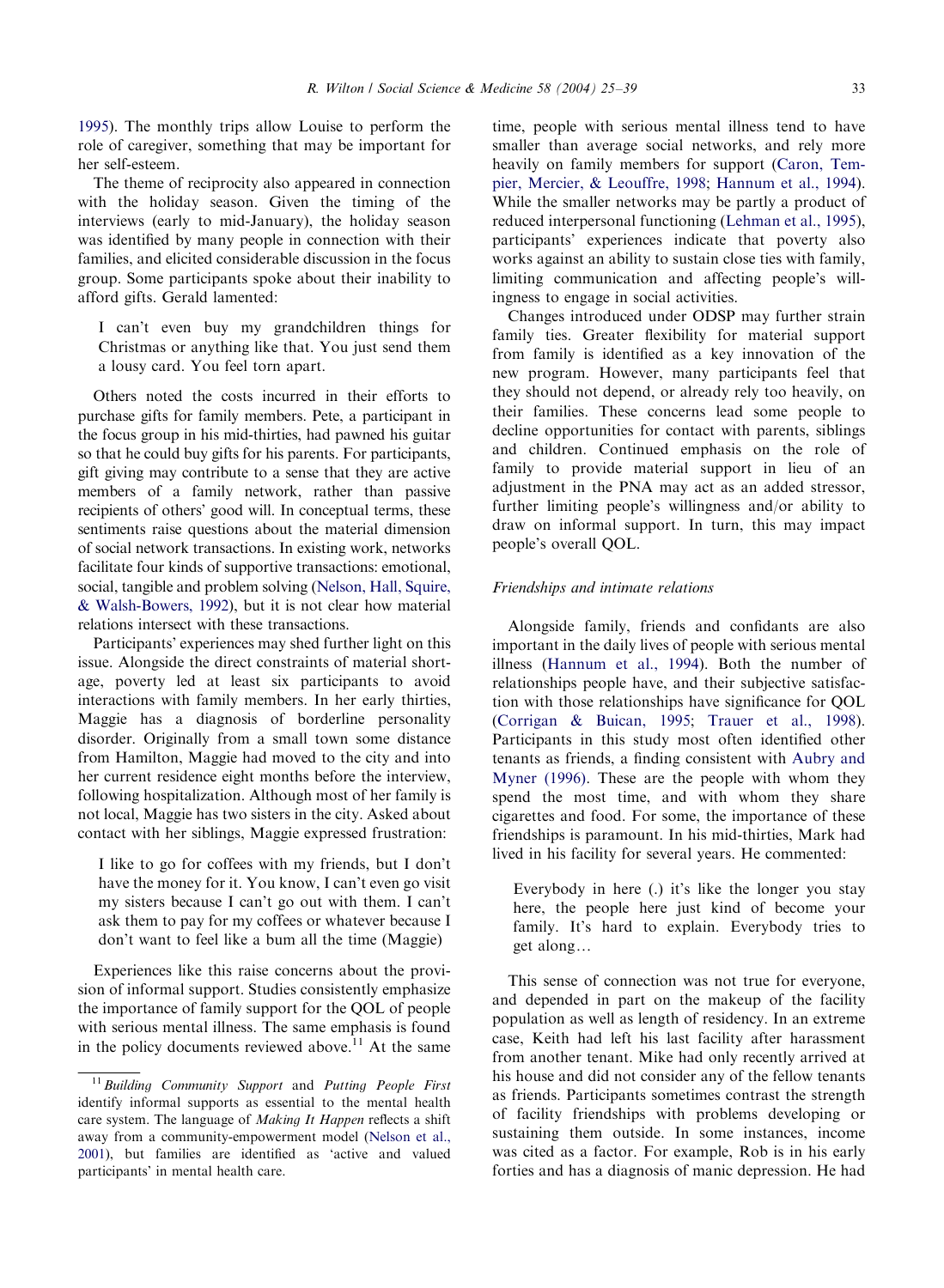lived in his current residence for about eight months and before that had been living at a shelter. He identified the four men with whom he shared a floor of the facility as friends. Asked about friends outside the facility, he said:

People get tired of always having to dig in for you as well 'cause like things are tough for everybody, for a lot of people and you don't want to have to be paying for someone else's way all the time.

In addition to friendships, three men said that they currently had girlfriends, while six others indicated they would like to meet girlfriends.<sup>12</sup> Both groups commented on the challenge that developing and/or sustaining these relationships posed in financial terms. For example:

I haven't gone to a movie in so long. I can't remember when. My girlfriend works, but she doesn't make a heck of a lot of money so I don't want to lean on her. I don't want to keep bringing up the problem of the [mumbles] (Luke)

It really cuts in to your social life. Like if I meet a girl or something, I couldn't afford to take her to dinner, or even if we went Dutch treat I'd have a hard time budgeting. The best I could do is take her out for a coffee, but if things progressed along... (Rob)

Income is not the only factor constraining participants in their efforts to develop and sustain friendships and intimate relationships. Reduced interpersonal functioning as a product of mental illness may play a role, and several participants said they felt embarrassed telling potential friends or girlfriends that they lived in facilities. However, poverty clearly does limit social contact with people outside the facility and opportunities to foster intimate relationships. Moreover, people's ability to develop friendships and intimate relationships depends in part upon opportunities for leisure activities outside the house. This point is addressed in the next section.

# Leisure activities

Leisure activity and community participation more broadly are domains that make significant contributions to overall QOL for people with serious mental illness ([Kelly et al., 2001;](#page-13-0) [Nelson et al., 1995](#page-13-0); [Trauer et al.,](#page-13-0) [1998\)](#page-13-0). In the current study, participants were asked about their weekly activities in and outside the house with particular emphasis on leisure. Activities most commonly listed included going to a coffee shop, going for a walk, the movies, going to the mall/shopping,

watching television, going to the park, the YMCA (gym), eating at a fast food restaurant, and riding the bus. There was some variation in frequency of activities among participants. At one extreme, three people said they spent much of their time inside watching television, while two others reported leaving their facilities two or three times a day to pass the time.<sup>13</sup> Notwithstanding these variations, participants talked about the importance of leisure activities, particularly those that enabled them to leave the facility. At the same time, all but one of the participants expressed dissatisfaction with their leisure activities. The following statements are representative of their concerns, and illustrate the immediate impact of poverty.

What I'd like to do is to go out to supper, not expensive places, but just to go out for a hamburger or something like that, just once a month or once every two months even (.) I don't go now because I can't afford it. (Louise)

Once you buy your clothes and your personal stuff, it really doesn't leave you that much money because if you want to go to a movie or something, you know, treat yourself to something, sometimes you can't. [Author: how do you feel about that?] Sometimes it makes you, you know, angry (Geoff)

In addition to the direct impact of poverty, income constrained activities in other ways. A lack of appropriate clothing made it difficult to engage in leisure activities. This was true in a functional sense (having a decent winter coat or gym shoes) and aesthetically (not feeling comfortable in what one is wearing), a point addressed in more detail below. Participants also said that a lack of income sometimes made them feel 'out of place.' Going for a coffee was the 'leisure' activity most commonly identified by participants. A visit to a coffee shop means time away from the facility and, in winter months, somewhere warm to hang out, but tenants' desire to spend time in these establishments can conflict with management policy. Coffee shops may limit clients to twenty minutes' occupancy while restaurants may require customers to purchase food. In some instances, this led to problems for participants. Keith, in his early forties has a diagnosis of schizophrenia. He described an incident at a local restaurant:

I like to go to [name] restaurant for a coffee or something. I was barred there for using too many of the creamers... They like you to buy a meal, but you can't do what other people do. You want to, even at a lower level. (Keith)

 $12$ None of the women participants talked about finding partners, but this may have been in part because the interviewer was male.

 $13$  Interviews were conducted in January with temperatures below freezing so many participants had curtailed trips outside the house.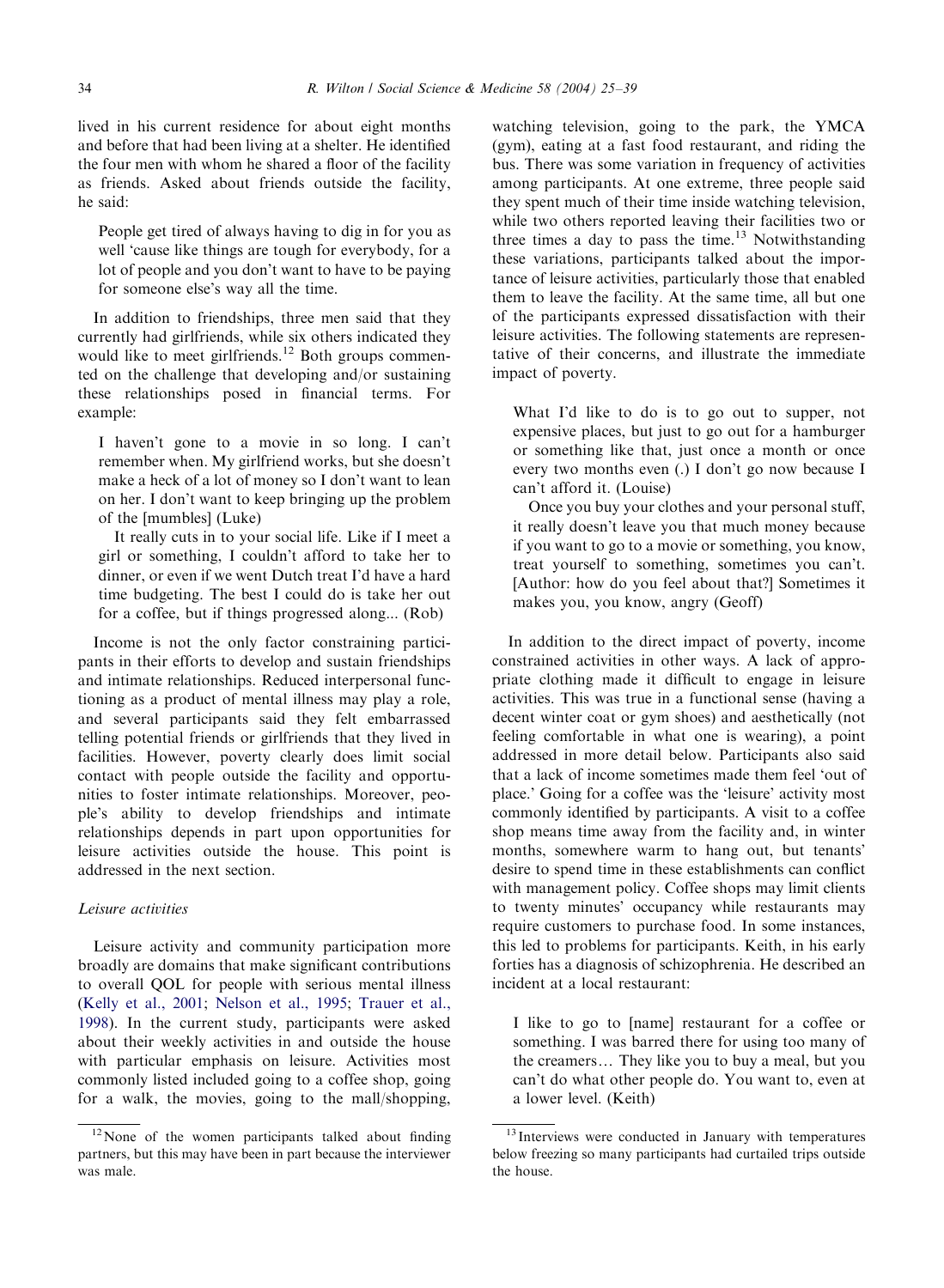Again, income is not the only factor shaping leisure activities. Ability to participate in activities outside the house is also shaped by the municipal policy that provides monthly bus passes at no cost to residential care facility tenants. However, the city is currently facing a budget crisis and is proposing to discontinue the bus pass. If approved, the cut will have a substantial impact on tenants' budgets and their ability to engage in activities outside the house.

#### Self-esteem and social stigma

Effort was also made to examine the extent to which financial difficulties affect participants' self-esteem and their experience of social stigma. Studies consistently identify individual self-esteem/well-being as a key domain of QOL ([Atkinson](#page-12-0) [& Zibin, 1996](#page-12-0); [Lehman,](#page-13-0) [1999\)](#page-13-0). Drawing on population health research, provincial policy documents consistently recognize that the extent to which people have appropriate housing, adequate income/employment and other social factors has an important influence on health and well-being. Ongoing work in population health documents the impact of relative deprivation on health. In addition to the impact of absolute deprivation (material scarcity), standard of living relative to other people affects health at both individual and collective levels [\(Kawachi,](#page-12-0) [Kennedy, & Wilkinson, 1999\)](#page-12-0). While research on relative deprivation has focused on the population at large, the implications may have relevance for people with serious mental illness as a disproportionately poor and stigmatized population.

In the current study, participants gave many examples of situations in which relative deprivation contributed to diminished self-esteem and a stigmatized self-image. One of the clearest themes to emerge in analysis involved clothing. Almost all participants were concerned about old, poorly fitting or cheap clothing, but younger participants may be acutely aware of an inability to 'fit in' ([Segal](#page-13-0) [& Vandervoort, 1996](#page-13-0)). For example, Mike is in his mid-twenties and has a diagnosis of schizophrenia. He had moved into his facility a few months before, after a short stay at a psychiatric hospital. Prior to that, he had been living at a homeless shelter. In the interview, he spoke repeatedly about his lack of clothing. Asked if he often went out, he replied:

NO, you got nothing to go out with. Look, if you want to buy a jacket or something like that, a decent jacket could be fifty or a hundred, and it's wintertime. In the summer you might be able to just go in a shirt but (.) that's basically it, but I mean you've got to get clothes that match the pants right, and the Salvation Army is kind of a joke. It's old man's clothes. YOU LOOK STUPID!

Clothing is important to one's presentation of self to others and one's self-esteem [\(Turner-Bowker, 2001\)](#page-14-0). Studies also suggest that people present themselves more confidently if they feel well dressed ([Schneider, 1974\)](#page-13-0), something that may hold implications for participants' interactions in the community.

A closely related issue concerns the link between poverty and social stigma. Stigma is a major barrier to participation and inclusion for people with serious mental illness [\(Wahl, 1999](#page-14-0)). While stigma derives in part from enduring stereotypes about the 'strangeness' of mental illness [\(Dear, Gaber, Takahashi,](#page-12-0) [& Wilton,](#page-12-0) [1997\)](#page-12-0), it may also be reproduced by the intersection of mental illness and poverty where the latter contributes to the 'visibly different' status of people with serious mental illness. For example, chronic poverty makes it difficult to manage personal appearance. Many participants cannot afford decent clothes, hygiene products and regular haircuts. As a result:

You don't fit in. You've got to go [out] dressed like this, and that's what you got. You're conscious of what you look like. You automatically look like a bum. If I didn't have the [wheelchair].... I'd automatically just blend in as a bum. (Gerald)

In research on public reactions to a community mental health facility, [Reda \(1996\)](#page-13-0) reported that three quarters of participants believed that 'mentally ill people' could be identified by traits such as bizarre behavior, poor social skills and behavior disturbing to the public. Perceptions of bizarre behavior or poor social skills may at the very least be exaggerated by poverty if a lack of resources forces people to wear old or unmatched clothing and do without personal care items.

More generally, when asked how they felt about their financial situation, participants' responses show how chronic poverty and relative deprivation contribute to an erosion of self-esteem. For example:

It makes me feel kind of down because you can't go places. (Laura)

It's more than someone on the street is getting, but it's not enough to live on. It gives me a headache sometimes. It can stress you out sometimes, just money (Nick)

You have to depend on other people, and who wants to depend on other people all the time. Sure, it's nice but it's like begging. It's the same thing (Gerald)

Together, participants' experiences suggest that while population health has figured consistently in recent policy documents concerning mental health reform, the lessons of a population health perspective, particularly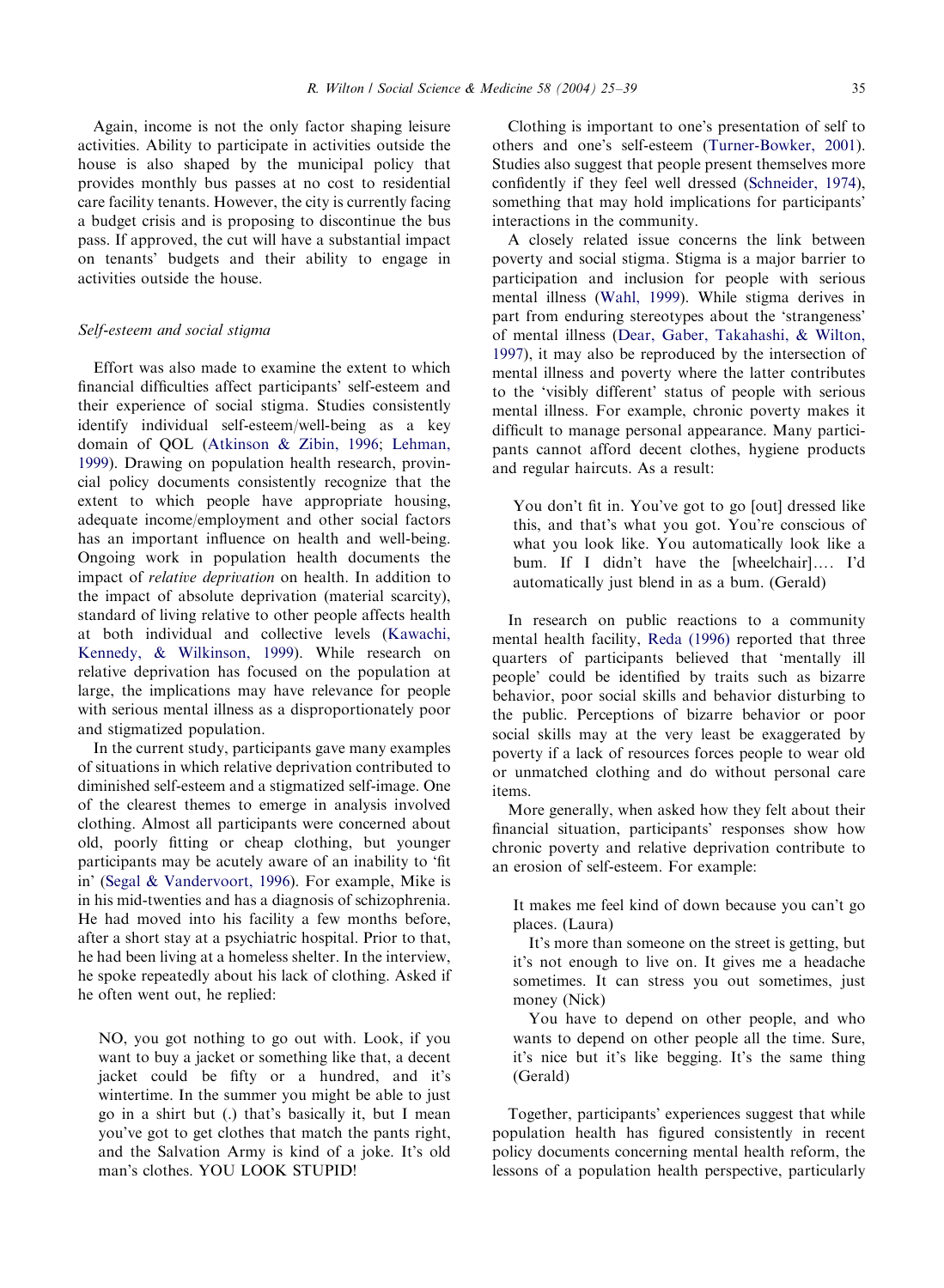as they relate to income support, have yet to find expression in practice.

# Conclusion

This paper examined the effects of poverty on people with serious mental illness in a context of mental health reform and welfare restructuring. An analysis of recent trends in mental health care and social assistance policy in Ontario revealed that while income support has been recognized as a core element of mental health care, welfare restructuring has led to a significant decline in the real value of income supports over the last decade. Qualitative data obtained from twenty-two residential care facility tenants in Hamilton, Ontario was then analyzed to provide insight into the implications of this trend for the QOL of people with serious mental illness. Participants in the study relied on social assistance as their primary or sole source of income. All experienced chronic poverty and most were unable to meet basic monthly needs. Poverty was also shown to have a deleterious impact on other areas of tenants' lives. Lack of income worked against contact with family members and constrained individuals in their efforts to build social and intimate relations. In addition, poverty contributed to a diminution of selfesteem and an exacerbation of social stigma among participants.

By necessity, this is a small exploratory study, and the participants are not necessarily representative of the larger residential care facility tenant population. The fact that tenants are likely higher functioning that the facility population as a whole suggests that they may be more likely, for example, to have faced the constraints of poverty in their social relations and leisure activities. Notwithstanding these limitations, a number of broader implications emerge out of the insights provided by participants. In policy terms, the study affirms the need to recognize material resources as a central element of mental health policy. Consumers find ways to deal with poverty, but they also articulate how additional income would improve their QOL. The review of recent mental health policy documents in Ontario raises troubling questions since key policy statements released by three different governments consistently cite adequate income as an essential part of a reformed mental health system. However, government decisions to freeze social assistance means that the real value of the monthly income received by residential care facility tenants in the province has fallen by more than 16% in the last decade.

The disjuncture between mental health policy and welfare restructuring has negative implications for people who rely on the PNA. As participants in this study demonstrated, multiple 'life domains' that contribute to overall QOL are negatively affected by poverty. For example, mental health scholarship and government policy affirm the importance of informal social supports in consumers' lives, but a combination of chronic poverty and additional demands for financial assistance threaten these informal supports and, by extension, the quality of people's lives in the community.

In Hamilton, the Coalition of Residential Care Facility Tenants attempted to calculate a dollar value for a livable allowance. Members assembled a list of basic needs including goods (clothing, coats, shoes, hygiene products, etc) and services (haircuts) and priced these items to establish a monthly average. Cognizant of the politics of welfare, neither cigarettes nor leisure activities were included in the calculations. The monthly figure came to approximately  $$160<sup>14</sup>$  The group and other organizations, such as Ontario's Psychiatric Patients Advocacy Office, have since used this figure as the basis for appeals to the provincial government to address the inadequacy of the PNA. While social activities were not included in the calculations, an increase of this amount would likely provide a small discretionary income that could make an important difference in everyday life. The issue is not about conformity and consumption, but about findings ways to foster inclusion and to reduce the stigma of mental illness.

In this sense, the goal of increasing tenants' income is consistent with the larger aims of community mental health care and consumer empowerment ([Rappaport,](#page-13-0) [1987\)](#page-13-0).<sup>15</sup> It is also consistent with research identifying a 'minimum income for healthy living' that provides decent food, shelter and clothing plus opportunities for activities that foster social integration [\(Morris, Donkin,](#page-13-0) [Wonderling, Wilkinson, & Dowler, 2000\)](#page-13-0). Last but by no means least, the goal of increasing the PNA is consistent with the recognition that poverty restricts disabled people's rights to social and political participation [\(Beresford, 1996\)](#page-12-0). However, this goal will not be easy to accomplish. While the ministry of health identifies income support as essential to a reformed mental health system, a primary aim of the government in recent years has been to curb welfare spending in the name of taxpayer accountability and personal responsibility. Ultimately, a continuing failure to address the material circumstances of people with serious mental illness will limit the effectiveness of the mental health care system as a whole and work against improvements in individuals' QOL.

 $14$ The figure for women was slightly higher, reflecting the additional cost of personal care items.

 $15$  Efforts might also usefully focus on increasing the earned income limit for people receiving ODSP benefits, and by educating people about the rules governing paid work.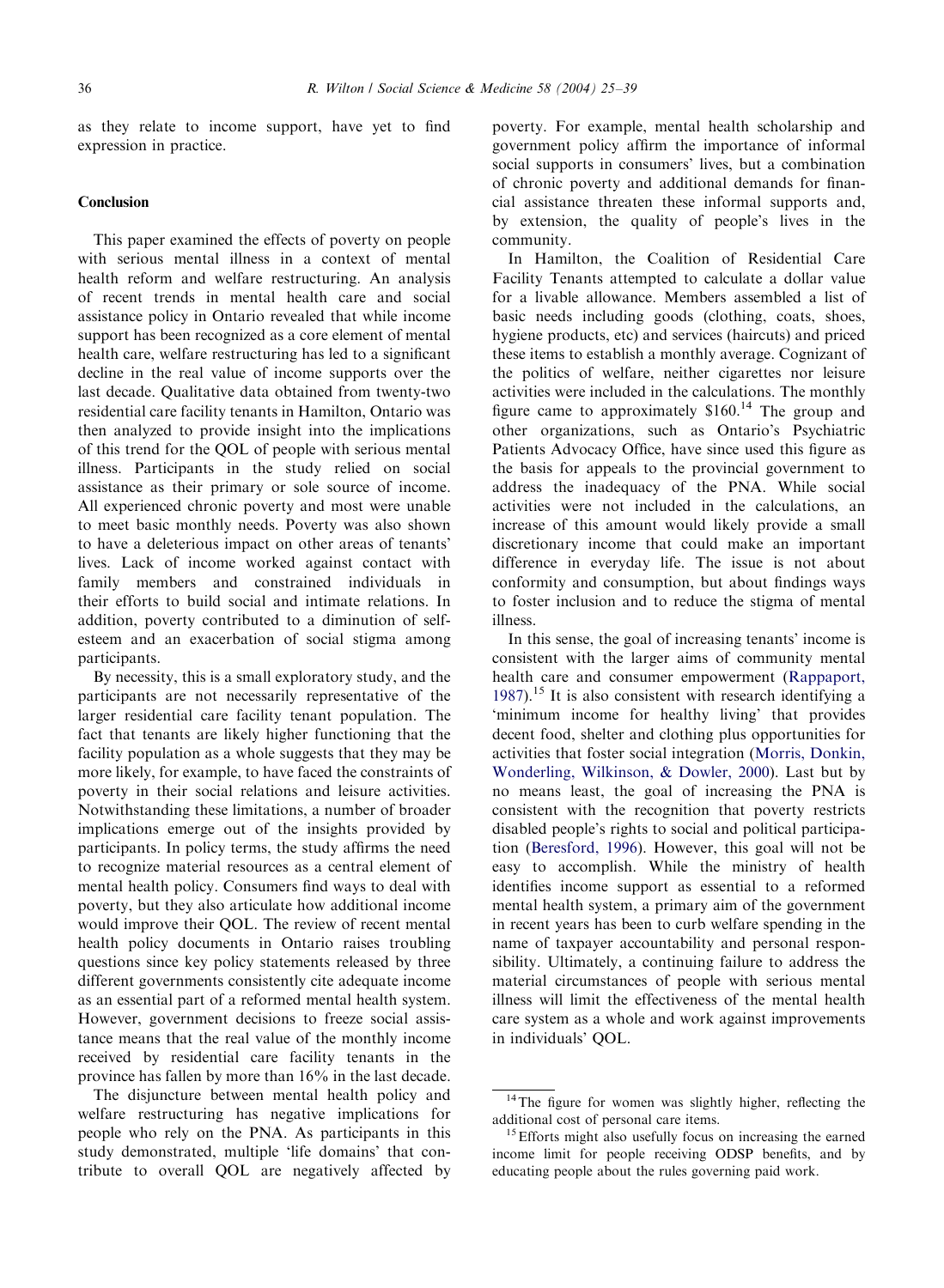# <span id="page-12-0"></span>Acknowledgements

My thanks to Robert Earickson, Cynthia Cranford and two anonymous reviewers for helpful comments and suggestions on an earlier draft of this paper.

# References

- Advisory Committee on Population Health. (1999). Statistical Report on the Health of Canadians. Ottawa: Health Canada.
- Atkinson, M., & Zibin, S. (1996). Quality of life measurement among persons with chronic mental illness: A critique of measures and methods. Ottawa: Health Canada.
- Aubry, T., & Myner, J. (1996). Community integration and quality of life. Canadian Journal of Community Mental Health, 15, 5–20.
- Batavia, A., & Beaulaurier, R. (2001). The financial vulnerability of people with disabilities: Assessing poverty risks. Journal of Sociology and Social Welfare, 28, 139–162.
- Beresford, P. (1996). Poverty and disabled people: Challenging dominant debates and policies. Disability and Society, 11, 553–567.
- Bigelow, D., Gareau, M., & Young, D. (1990). A quality of life interview. Psychosocial Rehabilitation Journal, 14, 94–98.
- Boydell, K., Gladstone, B., Crawford, E., & Trainor, J. (1999). Making do on the outside: Everyday life in the neighbourhoods of people with psychiatric disabilities. Psychiatric Rehabilitation Journal, 23, 11–18.
- Burawoy, M. (1991). The extended case method. In M. Burawoy (Ed.), Ethnography Unbound: Power and resistance in the modern metropolis (pp. 271–287). Berkeley: University of California Press.
- Capponi, P. (1992). Upstairs at the crazy house: The life of a psychiatric survivor. Toronto: Viking.
- Capponi, P. (1997). Dispatches from the poverty line. Toronto: Penguin.
- Carling, P., & Curtis, L. (1997). Implementing supported housing: Current trends and future directions. New Directions for Mental Health Services, 74, 79–94.
- Carne, B. (1998). A consumer perspective. Canadian Journal of Community Mental Health, 3(Suppl.), 21–28.
- Caron, J., Tempier, R., Mercier, C., & Leouffre, P. (1998). Components of social support and quality of life in severely mentally ill, low-income individuals and a general population group. Community Mental Health Journal, 34, 459–475.
- Chappell, R. (2000). Social welfare in Canadian society. Toronto: ITP Nelson.
- Cohen, C. (1993). Poverty and the course of schizophrenia: Implications for research and policy. Hospital and Community Psychiatry, 44, 951–958.
- Cohen, C. (2000a). Overcoming social amnesia: The role for a social perspective in psychiatric research and practice. Psychiatric Services, 51, 72–78.
- Cohen, C. (2000b). Consumer preferences for psychiatric research. Psychiatric Services, 51, 936.
- Corrigan, P., & Buican, B. (1995). The construct validity of subjective quality of life for the severely mentally ill. Journal of Nervous and Mental Disease, 183, 281–285.
- Davy, D. (1992). No nutritional value: study critical of lodging homes' food. Hamilton Spectator, February 12, B2.
- Dear, M., Gaber, S., Takahashi, L., & Wilton, R. (1997). Seeing people differently: Changing constructs of disability and difference. Environment and Planning D, 15, 455–480.
- Dear, M., & Wolch, J. (1987). Landscapes of despair: From deinstitutionalization to homelessness. Princeton, NJ: Princeton University Press.
- Dickinson, H. (2001). Mental health policy in Canada: what's the problem? In B. Singh Bolaria, & H. Dickinson (Eds.), Health, illness, and health care in Canada (pp. 372–388). Toronto: Harcourt Brace.
- Draine, J., Salzer, M., Culhane, D., & Hadley, T. (2002). Role of social disadvantage in crime, joblessness, and homelessness among persons with serious mental illness.  $Psv$ chiatric Services, 53, 565–575.
- Estroff, S., Zimmer, C., Lachiotte, W., Benoit, J., & Patrick, D. (1996). No other way to go: Pathways to disability income application among persons with severe and persistent mental illness. In R. Bonnie, & J. Monghan (Eds.), Mental disorder, work disability, and the law (pp. 55-104). Chicago: University of Chicago Press.
- Evans, P. (2002). Downloading the welfare state, Canadian style. In G. Schaffner-Goldberg, & M. Rosenthal (Eds.), Diminishing Welfare: A cross-national study of social provision (pp. 75–102). Westport, CT, London: Auburn House.
- Everett, B. (2000). A fragile revolution: Consumers and psychiatric survivors confront the power of the mental health system. Waterloo, ON: Wilfrid Laurier University Press.
- Fawcett, G. (1996). Living with disability in Canada: An economic portrait. Quebec: HRDC Office for Disability Issues.
- Fowler, F. (1993). Survey research methods. Thousand Oaks, CA: Sage Publications.
- Frank, J., & Mustard, J. F. (1994). The determinants of health from a historical perspective. Daedalus, 123(4), 1–19.
- Goldman, H. (1999). The obligation of mental health services to the least well off. Psychiatric Services, 50, 659–663.
- Hamilton District Health Council. (2001). Housing and support requirements for persons with serious mental illness. Hamilton, Ontario: Hamilton District Health Council.
- Handler, J., & Hasenfeld, Y. (1997). We the poor people: Work, poverty and welfare. New Haven and London: Yale University Press.
- Hannum, R., Myers-Parrelli, A., Schoenfeld, P., Cameron, C., Campbell, H., & Chrismer, L. (1994). Promoting social integration among people with psychiatric disabilities. Innovations and Research, 3, 17–23.
- Hoggart, K., Lees, L., & Davies, A. (2002). Researching human geography. London: Arnold.
- Huxley, P., & Warner, R. (1992). Case management, quality of life, and satisfaction with services of long-term psychiatric patients. Hospital and Community Psychiatry, 43, 799–802.
- Kawachi, I., & Berkman, L. (2001). Social ties and mental health. Journal of Urban Health, 78, 458–467.
- Kawachi, I., Kennedy, B., & Wilkinson, R. (Ed.), (1999). The society and population health reader: Income inequality and health. New York: The New Press.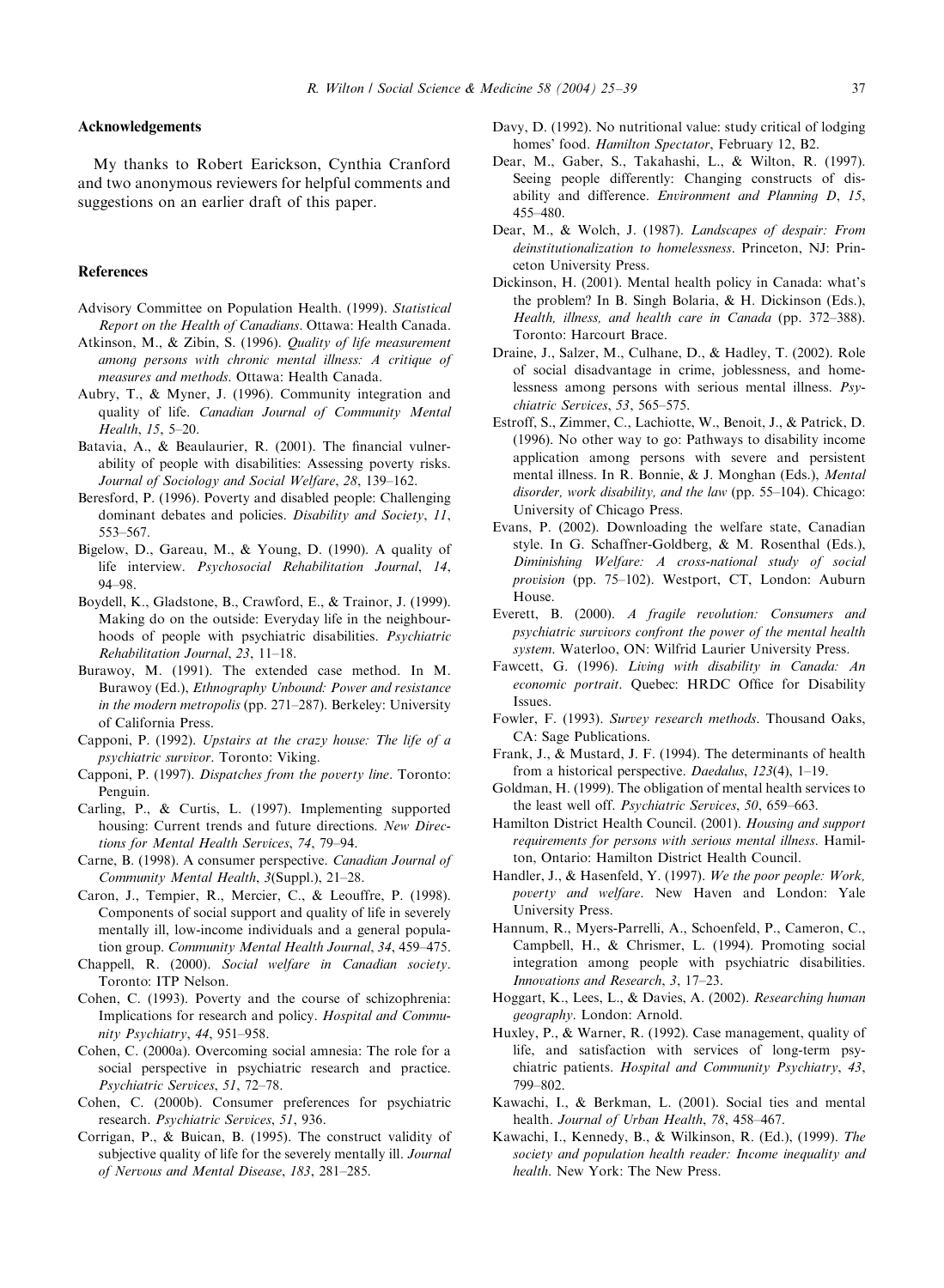- <span id="page-13-0"></span>Kearns, R. (1990). Satisfaction with community life among chronically mentally disabled persons in Auckland. Community Mental Health in New Zealand, 5, 47–63.
- Kelly, S., McKenna, H., Parahoo, K., & DuSoir, A. (2001). The relationship between involvement in activities and quality of life for people with severe and enduring mental illness. Journal of psychiatric and mental health nursing, 8, 139–146.
- Lam, J., & Rosenheck, R. (2000). Correlates of improvement in quality of life among homeless persons with serious mental illness. Psychiatric Services, 51, 116–118.
- Langan, M. (1998). Welfare: Needs, rights and risks. New York: Routledge.
- Lawn, S., Pols, G., & Barber, J. (2002). Smoking and quitting: A qualitative study with community-living psychiatric clients. Social Science & Medicine, 54, 93–104.
- Lehman, A. (1983). The well-being of chronic mental patients. Archives of General Psychiatry, 40, 369–373.
- Lehman, A. (1999). A review of instruments for measuring quality-of-life outcomes in mental health. In N. Miller, & K. Magruder (Eds.), Cost-effectiveness of psychotherapy: A guide for practitioners, researchers and policymakers (pp. 174–181). New York: Oxford University Press.
- Lehman, A., Rachuba, L., & Postrado, L. (1995). Demographic influences on quality of life among persons with chronic mental illnesses. Evaluation-and-Program-Planning, 18, 155–164.
- Leonard, S., Adler, L., Benhammou, K., Berger, R., Breese, C., Drebing, C., Gault, J., Lee, M., & Logel, J., et al. (2001). Smoking and mental illness. Pharmacology, Biochemistry and Behavior, 70, 561–570.
- Lord, J., & Dufort, F., (Ed.) (1996). Power and oppression in mental health. Canadian Journal of Community Mental Health 15, 1–185.
- Lott, B., & Bullock, H. (2001). Who are the poor? Journal of Social Issues, 57, 189–206.
- Lurigio, A., & Lewis, D. (1989). Worlds that fail: A longitudinal study of urban mental patients. Journal of Social Issues, 45, 79–90.
- Mental Health Rights Coalition of Hamilton-Wentworth. (1997). Submission to the standing committee on social development re: Bill 142 The Social Assistance Reform Act. October 23 (available from the author).
- Morris, J., Donkin, A., Wonderling, D., Wilkinson, P., & Dowler, E. (2000). A minimum income for healthy living. Journal of Epidemiology and Community Health, 54, 885–889.
- National Council of Welfare. (2002). Welfare Incomes 2000 and 2001. Ottawa: National Council of Welfare.
- Nelson, G., Hall, G. B., Squire, D., & Walsh-Bowers, R. (1992). Social network transactions of psychiatric patients. Social Science & Medicine, 34, 433–445.
- Nelson, G., Lord, J., & Ochocka, J. (2001). Shifting the paradigm in community mental health: Towards empowerment and community. Toronto: University of Toronto Press.
- Nelson, G., Wiltshire, C., Hall, G. B., Peirson, L., & Walsh-Bowers, R. (1995). Psychiatric consumer/survivors' quality of life: Quantitative and qualitative perspectives. Journal of Community Psychology, 23, 216–233.
- Newman, S. (1994). The housing and neighbourhood conditions of persons with severe mental illness. Hospital and Community Psychiatry, 45, 338–343.
- Oliver, J. (1992). The social care directive: Development of a quality of life profile for use in community services for the mentally ill. Social Work and Social Sciences Review, 3, 5–45.
- Ontario Ministry of Community and Social Services. (1998). Press release: Ontario keeps it promise to create new income and employment support program for people with disability (June 1) available from [www.gov.on.ca/CSS/page/news/](http://www.gov.on.ca/CSS/page/news/news1998) [news1998](http://www.gov.on.ca/CSS/page/news/news1998).
- Ontario Ministry of Community and Social Services. (2000). Making welfare work: Report to the taxpayers on welfare reform. Toronto: The Ministry.
- Ontario Ministry of Health. (1988). Building Community Support for People: A plan for mental health in Ontario. Toronto: The Ministry.
- Ontario Ministry of Health. (1993). Putting people first: The reform of mental health services in Ontario. Toronto: The Ministry.
- Ontario Ministry of Health. (1994). Implementation planning guidelines for mental health reform. Toronto: The Ministry.
- Ontario Ministry of Health. (1998). Making it happen: Implementation plan for mental health reform. Toronto: The Ministry.
- Orum, A., Feagin, J., & Sjoberg, G. (1991). A case for the case study. Chapel Hill, NC: University of North Carolina Press.
- Patton, M. (1990). Qualitative methods. Thousand Oaks, CA: Sage Publications.
- Peck, J. (2001). Workfare states. New York and London: The Guilford Press.
- Rappaport, J. (1987). Terms of empowerment/exemplars of prevention: Toward a theory for community psychology. American Journal of Community Psychology, 15, 122–144.
- Reda, S. (1996). Public perception of discharged psychiatric patients: A community survey. International Journal of Social Psychiatry, 42, 220–229.
- Rosenheck, R. (1999). Principles for priority setting in mental health services and their implications for the least well off. Psychiatric Services, 50, 653–658.
- Russell, M. (1998). Beyond ramps: Disability at the end of the social contract. New York: Vintage Press.
- Saraceno, B., & Barbui, C. (1997). Poverty and mental illness. Canadian Journal of Psychiatry, 42, 285–290.
- Schneider, D. (1974). Effects of dress on self-presentation. Psychological Reports, 35, 167–170.
- Segal, S., & Vandervoort, D. (1996). Differences in daily hassle patterns among California's seriously mental ill sheltered care residents. Adult Residential Care Journal, 10, 54–65.
- Shore, M. (1997). Psychological factors in poverty. In L. Mead (Ed.), The New Paternalism: Supervisory Approaches to Poverty (pp. 305–329). Washington, DC: Brookings Institute Press.
- Strauss, A., & Corbin, J. (1990). Basics of qualitative research: Grounded theory procedures and techniques. Newbury Park, CA: Sage Publications.
- Thoits, P. (1995). Stress, coping and social support processes: Where are we? what next? Journal of Health and Social Behavior, 37(Suppl.), 53–79.
- Trauer, T., Duckmanton, R., & Chiu, E. (1998). A study of the quality of life of the severely mentally ill. International Journal of Social Psychiatry, 44, 71–79.